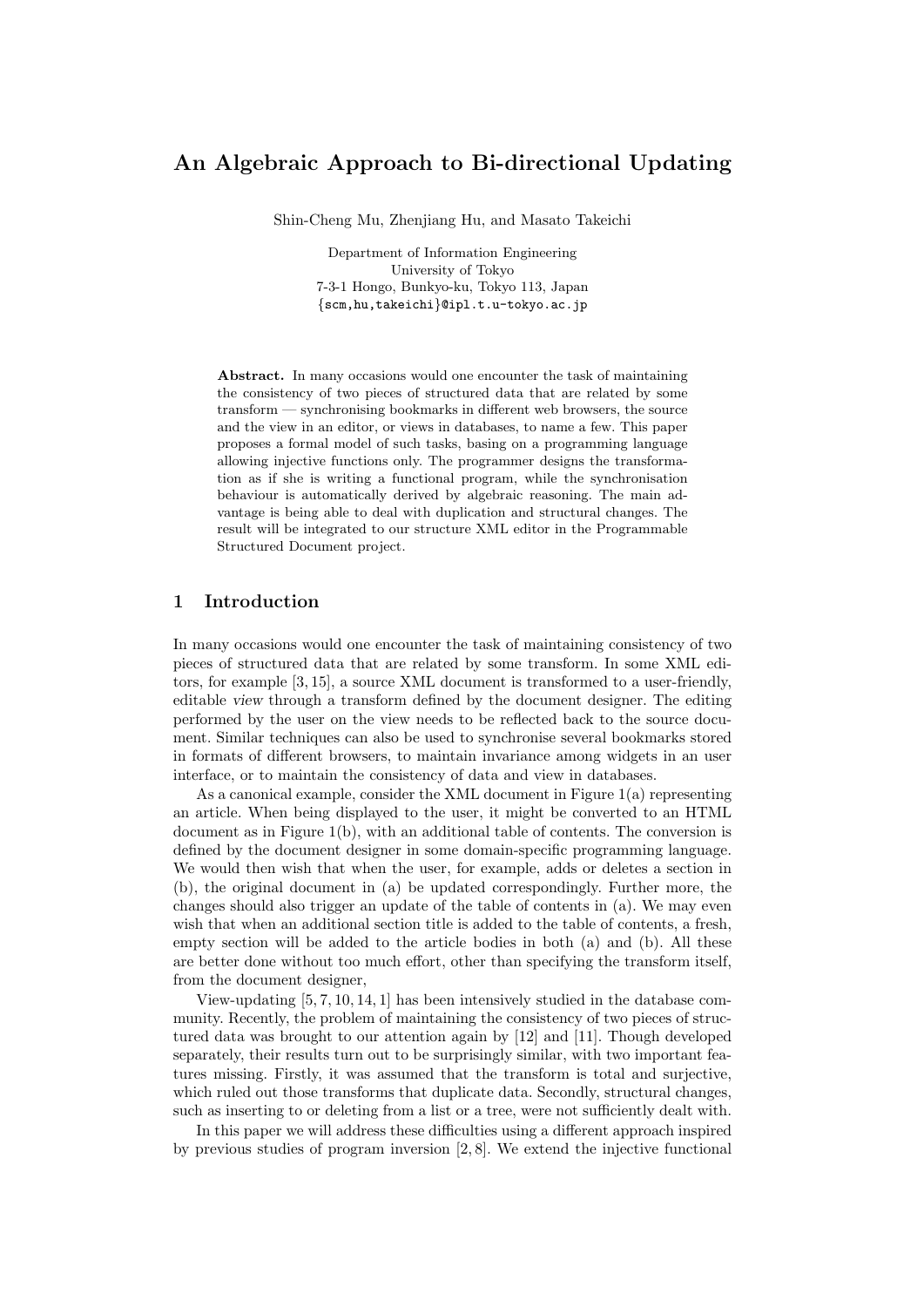```
<article>
 <title>Program inversion
    \langletitle>
 <section>
   <title>Our first effort</title>
   < p > . . . < / p ></section>
 <section>
  <title>Our second effort</title>
   < p > . . . < p ></section>
</article>
                                    \verb|html|<h1>Program inversion</h1>
                                     <ol><li>Our first effort</li>
                                         <li>Our second effort</li>
                                     \langle/ol>
                                     <div>
                                     <h3>Our first effort</h3>
                                       <p>...</p></div>
                                     <div>
                                     <h3>Our second effort</h3>
                                       <p>...</p></div>
                                    </html>
          (a) (b)
```
Fig. 1. An XML article and its HTML view with a table of contents.

language designed in [13], in which only injective functions are definable and therefore every program is trivially invertible. The document designer specifies the transform as if she were defining an injective function from the source to the view. A special operator for duplication specifies all element-wise dependency. To deal with inconsistencies resulting from editing, however, we define an alternative semantics, under which the behaviour of programs can be reasoned by algebraic rules. It will be a good application of program inversion [8] and algebraic reasoning, and the result will soon be integrated into our XML editor in the Programmable Structured Document project [15].

In Section 2 we give a brief introduction of the injective functional language in which the transforms are specified, and demonstrate the view-updating problem more concretely. An alternative semantics of the language is presented in Section 3, where we show, by algebraic reasoning, how to solve the view-updating problem. Section 4 shows some more useful transform, before we conclude in Section 5.

## 2 An Injective Language for Bi-directional Updating

Assume that a relation  $X$ , specifying the relationship between the source and the view, is given. In [11], the updating behaviour of the editor is modelled by two functions  $get_X : S \to V$  and  $put_X : (S \times V) \to S$ . The function  $get_X$  transforms the source to the view. The function  $put_X$ , on the other hand, returns an updated source. It needs both the edited view and the original source, because some information might have been thrown away. For example, if the source is a pair and  $get_X$  simply extracts the first component, the second component is lost. The cached original source is also used for determining which value is changed by the user. A more symmetrical approach was taken in [12], where both functions take two arguments. The relation  $X$  is required to be bi-total (total and surjective), which implies that duplicating data, which would make the relation non-surjective, is not allowed.

In this paper we will explore a different approach. We make  $get_X : S \to V$  and  $put_X :: V \rightarrow S$  take one argument only, and the transform has got to be injective – we shall lose no information in the source to view transform. A point-free language allowing only injective functions has been developed in [13] with this as one of the target applications. Duplication is an important primitive of the language.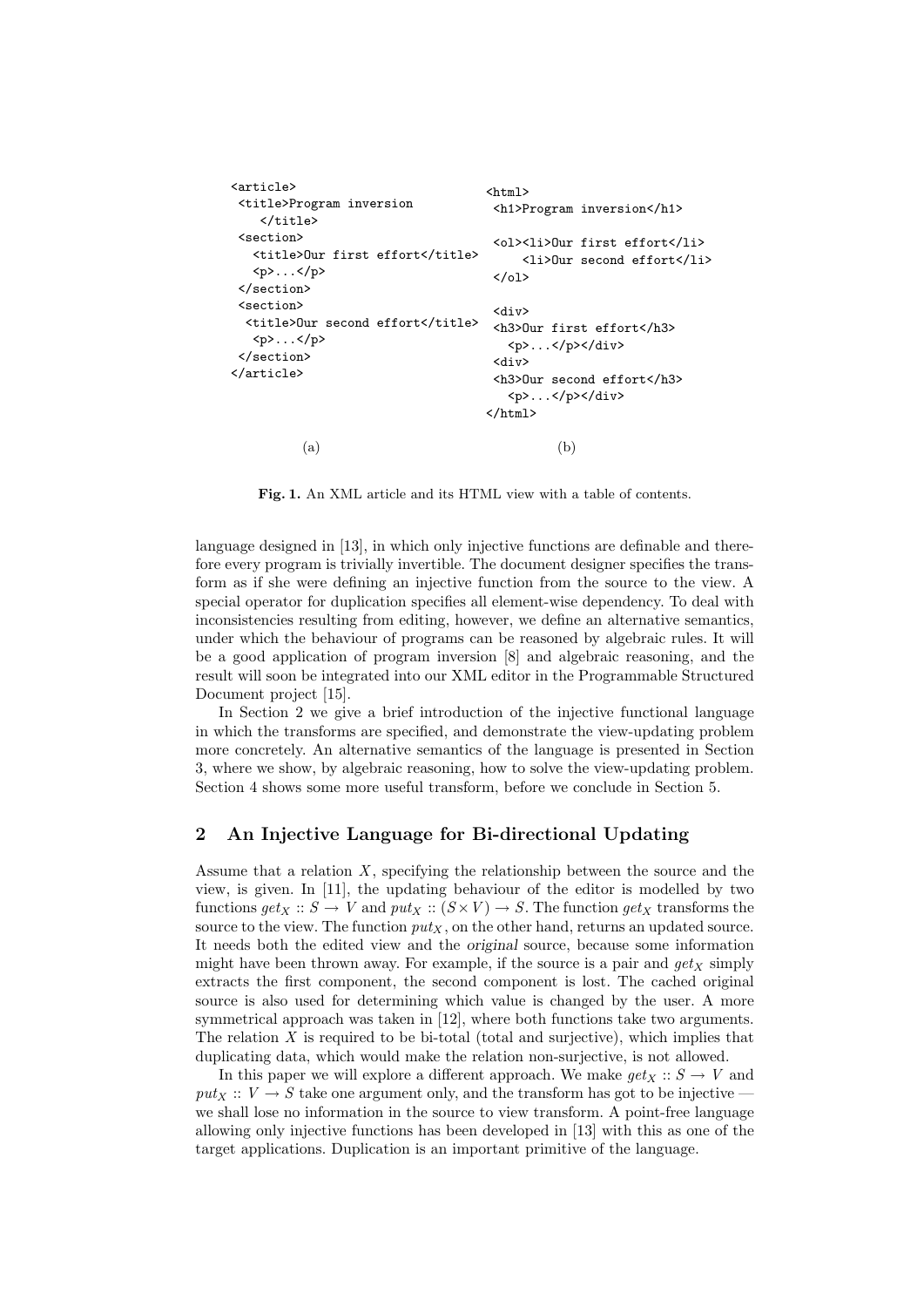Restricting ourselves to injective functions may seem like a severe limitation, but this is not true. In [13], it was shown that for all possibly non-injective functions  $f$ :  $A \to B$ , we can automatically derive an injective function  $f' :: A \to (B, H)$  where H records book-keeping information necessary for inversion. The extra information can be hidden from the user (for example, by setting the CSS visibility if the output is HTML). In fact, one can always make a function injective by copying the input to the output, if duplication is allowed. Therefore, the key extension here is duplication, while switching to injective functions is merely a change of presentation – rather than separating the original source and the edited view as two inputs to  $put_X$ , we move the burden of information preserving to  $X$ . This change, however, allows  $put_X$ itself to be simpler, while making it much easier to expose expose its properties, limitation, and possibly ways to overcome the limitation.

In this section we will introduce the language, Inv with some examples, and review the view-updating problem in our context. Extensions to the language and its semantics to deal with the view-updating problem will be discussed in Section 3. Some readers may consider the use of a point-free language as "not practical". We will postpone our defend to Section 5.

#### 2.1 Views

The View datatype defines the basic types of data we deal with.

 $View := Int \mid String \mid ()$  $\mid (View \times View) \mid L \; View \mid R \; View$ | List View | Tree View List  $a ::= [] | a : List a$ Tree  $a ::= Node \ a \ (List \ (Tree \ a))$ 

The atomic types include integer, string, and unit, the type having only one value (). Composite types include pairs, sum  $(L$  View and  $R$  View), lists and rose trees. The (:) operator, forming lists, associates to the right. We also follow the common convention writing the list  $1: 2: 3: []$  as  $[1, 2, 3]$ . More extensions dealing with editing will be discussed later. For XML processing we can think of XML documents as rose trees represented by the type Tree. This very simplified view omits features of XML which will be our future work. In fact, for the rest of this paper we will be mostly talking about lists, since the techniques can easily be generalised to trees.

#### 2.2 An Injective Language Inv

The syntax of the language Inv is defined as below. We abuse the notation a bit by using  $X_V$  to denote the union of X and the set of variable names V. The  $*$  operator denotes "a possibly empty sequence of".

$$
X ::= X^{\sim} | nil | zero | C
$$
  
\n
$$
|\delta | dup P | emp B | inl | inr
$$
  
\n
$$
| X; X | id | X \cup X
$$
  
\n
$$
| X \times X | assoc | assoc | swap
$$
  
\n
$$
|\mu(V: X_V)
$$
  
\n
$$
C ::= succ | cons | node
$$
  
\n
$$
B ::= \langle | \leq | \neq | \geq | \rangle
$$
  
\n
$$
P ::= nil | zero | str String | (S; )^* id
$$
  
\n
$$
S ::= C^{\sim} | fat | sand
$$

The semantics of each lnv construct is given in Figure 2. A relation of type  $A \rightarrow B$ is a set of pairs whose first components have type  $A$  and second components type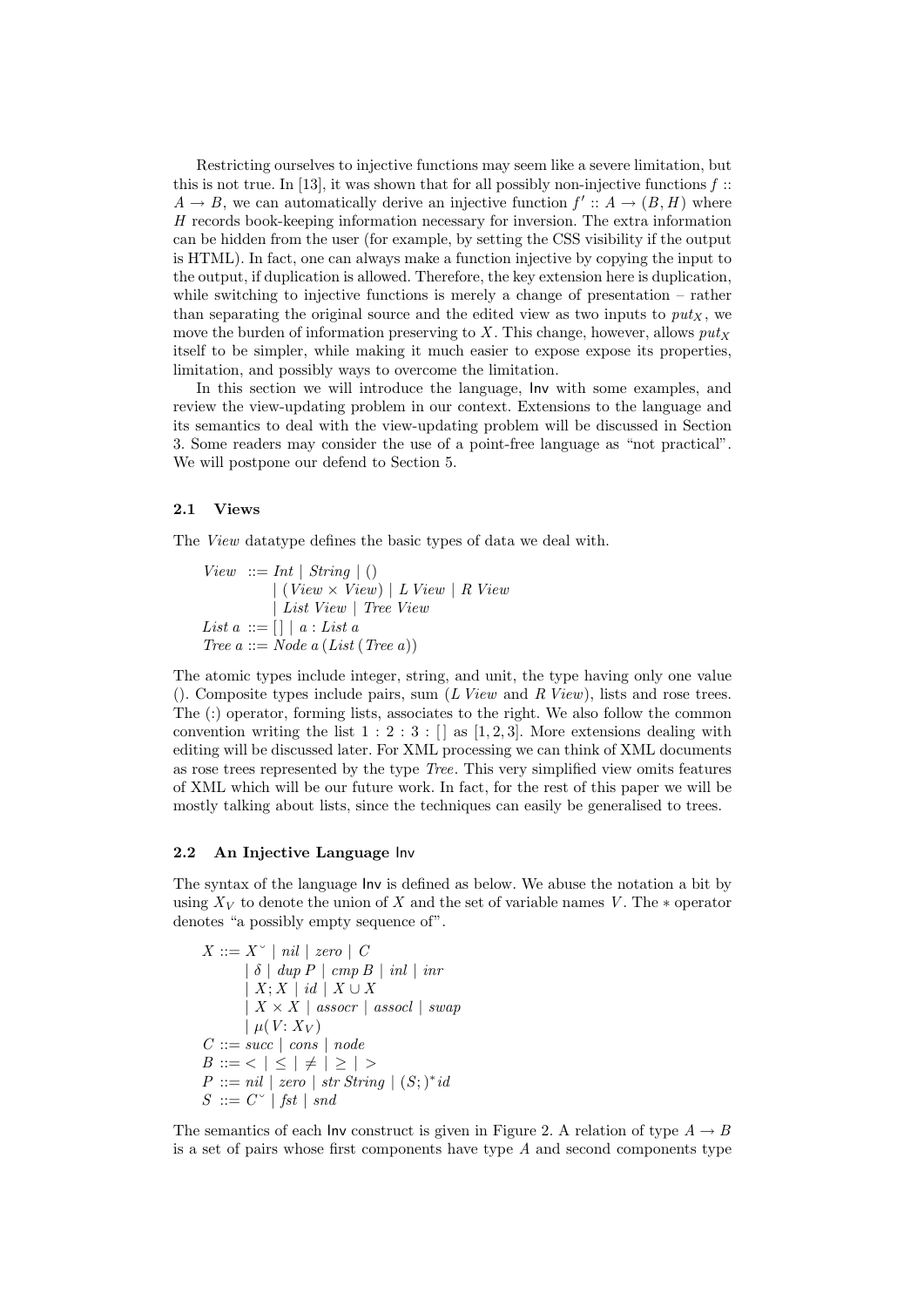B, while a function<sup>1</sup> is one such that a value in A is mapped to at most one value in  $B$ . A function is injective if all values in  $B$  are mapped to at most one value in A as well. The semantics of every Inv program is an injective function from View to View. That is, the semantics function  $\llbracket \rrbracket$  has type  $\text{Inv} \to View \to View$ . For example, *nil* is interpreted as a constant function always returning the empty list, while zero always returns zero. Their domain is restricted to the unit type, to preserve injectivity.

The function id is the identity function, the unit of composition. The semicolon (;) is overloaded both as functional composition and as an Inv construct. It is defined by  $(f; q) a = q (f a)$ .

Union of functions is simply defined as set union. To avoid non-determinism, however, we require in  $f \cup q$  that f and q have disjoint domains. To ensure injectivity, we require that they have disjoint ranges as well. The domain of a function  $f :: A \rightarrow$ B, written dom f, is the partial function (and a set)  $\{(a, a) \in A \mid \exists b \in B : (a, b) \in$ f }. The range of f, written ran f, is defined symmetrically. The product  $(f \times g)$  is a function taking a pair and applying  $f$  and  $g$  to the two components respectively. We make composition bind tighter than product. Therefore  $(f; g \times h)$  means  $((f; g) \times h)$ .

The fixed-point of  $F$ , a function from  $\text{Inv}$  expressions to  $\text{Inv}$  expressions, is denoted by  $\mu$ F. We will be using the notation  $(X: expr)$  to denote a function taking an argument  $X$  and returning  $\ell x \rho r$ .

The converse of a relation  $R$  is defined by

$$
(b, a) \in R^{\circ} \equiv (a, b) \in R
$$

The reverse operator  $\check{\phantom{\phi}}$  corresponds to converses on relations. Since all functions here are injective, their converses are functions too. The reverse of cons, for example, decomposes a non-empty list into the head and the tail. The reverse of nil matches only the empty list and maps it to the unit value. The reverse operator distributes into composition, products and union by the following rules, all implied by the semantics definition  $[[f^{\vee}]] = [[f]]^{\circ}$ :

$$
\begin{aligned}\n[[(f;g)^{\vee}] &= [g^{\vee}]; [f^{\vee}] \\
[[(f \times g)^{\vee}] &= [[(f^{\vee} \times g^{\vee})]] \\
[[(f \cup g)^{\vee}] &= [f^{\vee}] \cup [g^{\vee}] \\
\end{aligned}
$$
\n
$$
\begin{aligned}\n[[\mu]^{*} \circ \mathbb{I} = [f] \\
[[\mu]^{*} \circ \mathbb{I} = [f] \\
[[\mu]^{*} \circ \mathbb{I}] = [f \circ \mathbb{I} \circ \mathbb{I} \circ \mathbb{I}\circ \mathbb{I}\circ \mathbb{I}\circ \mathbb{I}\circ \mathbb{I}\circ \mathbb{I}\circ \mathbb{I}\circ \mathbb{I}\circ \mathbb{I}\circ \mathbb{I}\circ \mathbb{I}\circ \mathbb{I}\circ \mathbb{I}\circ \mathbb{I}\circ \mathbb{I}\circ \mathbb{I}\circ \mathbb{I}\circ \mathbb{I}\circ \mathbb{I}\circ \mathbb{I}\circ \mathbb{I}\circ \mathbb{I}\circ \mathbb{I}\circ \mathbb{I}\circ \mathbb{I}\circ \mathbb{I}\circ \mathbb{I}\circ \mathbb{I}\circ \mathbb{I}\circ \mathbb{I}\circ \mathbb{I}\circ \mathbb{I}\circ \mathbb{I}\circ \mathbb{I}\circ \mathbb{I}\circ \mathbb{I}\circ \mathbb{I}\circ \mathbb{I}\circ \mathbb{I}\circ \mathbb{I}\circ \mathbb{I}\circ \mathbb{I}\circ \mathbb{I}\circ \mathbb{I}\circ \mathbb{I}\circ \mathbb{I}\circ \mathbb{I}\circ \mathbb{I}\circ \mathbb{I}\circ \mathbb{I}\circ \mathbb{I}\circ \mathbb{I}\circ \mathbb{I}\circ \mathbb{I}\circ \mathbb{I}\circ \mathbb{I}\circ \mathbb{I}\circ \mathbb{I}\circ \mathbb{I}\circ \mathbb{I}\circ \mathbb{I}\circ \mathbb{I}\circ \mathbb{I}\circ \mathbb{I}\circ \mathbb{I}\circ \mathbb{I}\circ \mathbb{I}\circ \mathbb{I}\circ \mathbb{I}\circ \mathbb{I}\circ \mathbb{I}\circ \mathbb{I}\circ \mathbb{I}\circ \mathbb{I}\circ \mathbb{I}\circ \mathbb{I}\circ \mathbb{I}\circ \mathbb{I}\circ \mathbb{I}\circ \mathbb{I}\circ \mathbb{I}\circ \mathbb{I}\
$$

The  $\delta$  operator is worth our attention. It generates an extra copy of its argument. Written as a set comprehension, we have  $\delta_A = \{(n,(n,n)) | n \in A\}$ , where A is the type  $\delta$  gets instantiated to. We restrict A to atomic types (integers, strings, and unit) only, and from now on use variable  $n$  and  $m$  to denote values of atomic types. To duplicate a list, we can always use  $map \ \delta; unzip$ , where map and unzip are to be introduced in the sections to come. Taking its reverse, we get:

$$
\delta_A \breve{=} = \{ ((n, n), n) \mid n \in A \}
$$

That is,  $\delta^{\circ}$  takes a pair and lets it go through only if the two components are equal. That explains the observation in [8] that to "undo" a duplication, we have to perform an equality test.

In many occasions we may want to duplicate not all but some sub-component of the input. For convenience, we include another  $\ln v$  construct  $\frac{du}{v}$  which takes a sequence of "labels" and duplicates the selected sub-component. The label is either fst, snd, cons<sup> $\check{ }$ </sup>, and node $\check{ }$ . Informally, think of the sequence of labels as the composition of selector functions (fst and snd) or deconstructors, and dup can be understood as:

$$
[[dup f]] x = (x, [[f]] x)
$$

 $1$  For convenience, we refer to possibly partial functions when we say "functions".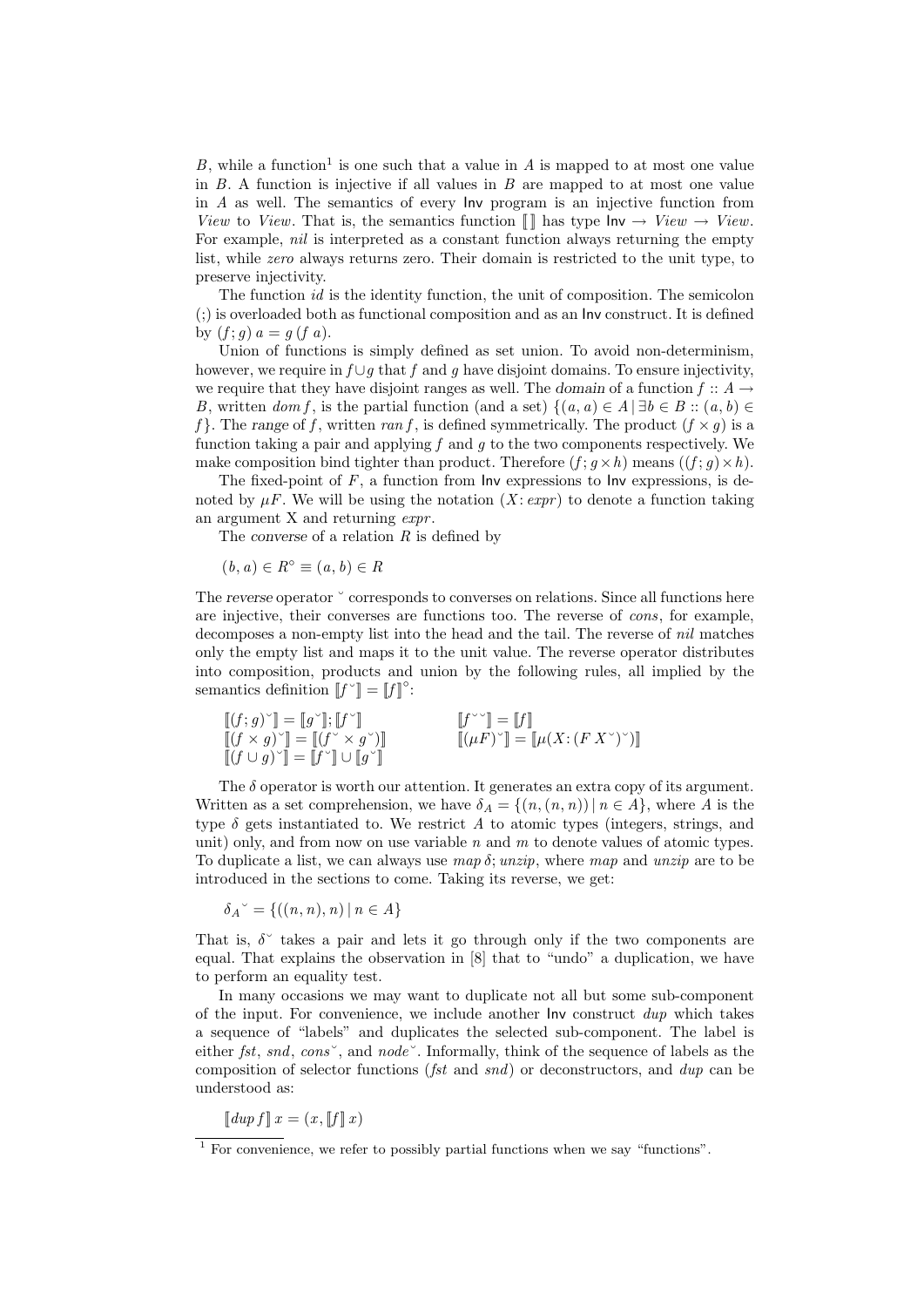| $\llbracket nil \rrbracket$ ()                        | $=$ []                                       |                                | $[assoc1] (a, (b, c)) = ((a, b), c)$                                         |
|-------------------------------------------------------|----------------------------------------------|--------------------------------|------------------------------------------------------------------------------|
| $\llbracket zero \rrbracket$ () = 0                   |                                              |                                |                                                                              |
| $\lceil succ\rceil n = n+1$                           |                                              |                                | $\llbracket cmp \preceq \rrbracket (a, b) = (a, b), \text{ if } a \preceq b$ |
| $\llbracket cons \rrbracket (a, x) = a : x$           |                                              | $\ \delta\ a$                  | $=(a,a)$                                                                     |
| $\llbracket node \rrbracket (a, x) = Node a x$        |                                              |                                |                                                                              |
| $\left[\begin{matrix} inl \end{matrix}\right] a = La$ |                                              | $\ f; g\  x = \ g\  (\ f\  x)$ |                                                                              |
| $\lceil \operatorname{inr} \rceil a = R a$            |                                              |                                | $[[f \times g]](a, b) = ([f] [a, [g] [b])$                                   |
| $\llbracket id \rrbracket$ a                          | $= a$                                        | $\ f \cup q\ $                 | $=$ $\llbracket f \rrbracket \cup \llbracket g \rrbracket$ ,                 |
|                                                       |                                              |                                | if $dom f \cap dom g = ran f \cap ran g = \emptyset$                         |
|                                                       | $\llbracket swap \rrbracket (a, b) = (b, a)$ | $\ f^{\circ}\ $                | $=$ $\llbracket f \rrbracket^{\circ}$                                        |
|                                                       | $[assert] ((a, b), c) = (a, (b, c))$         | $\llbracket \mu F \rrbracket$  | $=$ $\left[$ $F$ $\mu$ $F$ $\right]$                                         |

Fig. 2. Functional semantics of lnv constructs apart from  $dup$ .

If we invert it,  $(dup f)$ <sup> $\circ$ </sup> becomes a partial function taking a pair  $(x, n)$ , and returns x unchanged if  $f \, x$  equals  $n$ . The second component  $n$  can be safely dropped because we know its value already. We write  $(\text{dup } f)$ <sup> $\circ$ </sup> as eq f. For example,  $\text{dup }(fst; \text{snd})$   $((a, n), b)$ yields  $(((a, n), b), n)$ , while eq  $(fst; snd)$   $(((a, n), b), m)$  returns  $((a, n), b)$  if  $n = m$ . Formally, dup is defined as a function taking a list of function names and returns a function:

dup id  $= \delta$  $dup (fst; P) = (dup P \times id); subl$  $dup (snd; P) = (id \times dup P); assocl$  $dup (cons^{\sim}; P) = cons^{\sim}; dup P; (cons \times id)$  $dup (node \check{ } ; P) = node \check{ } ; dup P ; (node \times id)$ 

Here,  $\llbracket \text{subl} \rrbracket ((a, b), c) = ((a, c), b)$ , whose formal definition is given in Section 2.3. Another functionality of dup is to introduce constants. The original input is kept unchanged but paired with a new constant:

 $\llbracket \text{dup } \text{nil} \rrbracket \text{ a } = (a, [])$  $\llbracket dup \text{ zero} \rrbracket a = (a, 0)$  $\llbracket \text{dup } (\text{str } s) \rrbracket \text{ a } = (a, s)$ 

Their reverses eliminates a constant whose value is known. In both directions we lose no information.

The *cmp* construct takes a pair of values, and let them go through only if they satisfy one of the five binary predicates given by non-terminal B.

## 2.3 Programming Examples in Inv

All functions that move around the components in a pair can be defined in terms of products, assocr , assocl, and swap. We find the following functions useful:

 $subr = assocl; (swap \times id); assocr$  $subl = assoc$ ; (id  $\times swap$ ); assocl  $trans = assoc: (id \times subr): assocl$ 

Their semantics, after expanding the definition, is given below:

 $[\![subr ]\!] (a, (b, c)) = (b, (a, c))$  $[subr](a, (b, c)) = (b, (a, c))$ <br>  $[subl]((a, b), c) = ((a, c), b)$  $[trans] ((a, b), (c, d)) = ((a, c), (b, d))$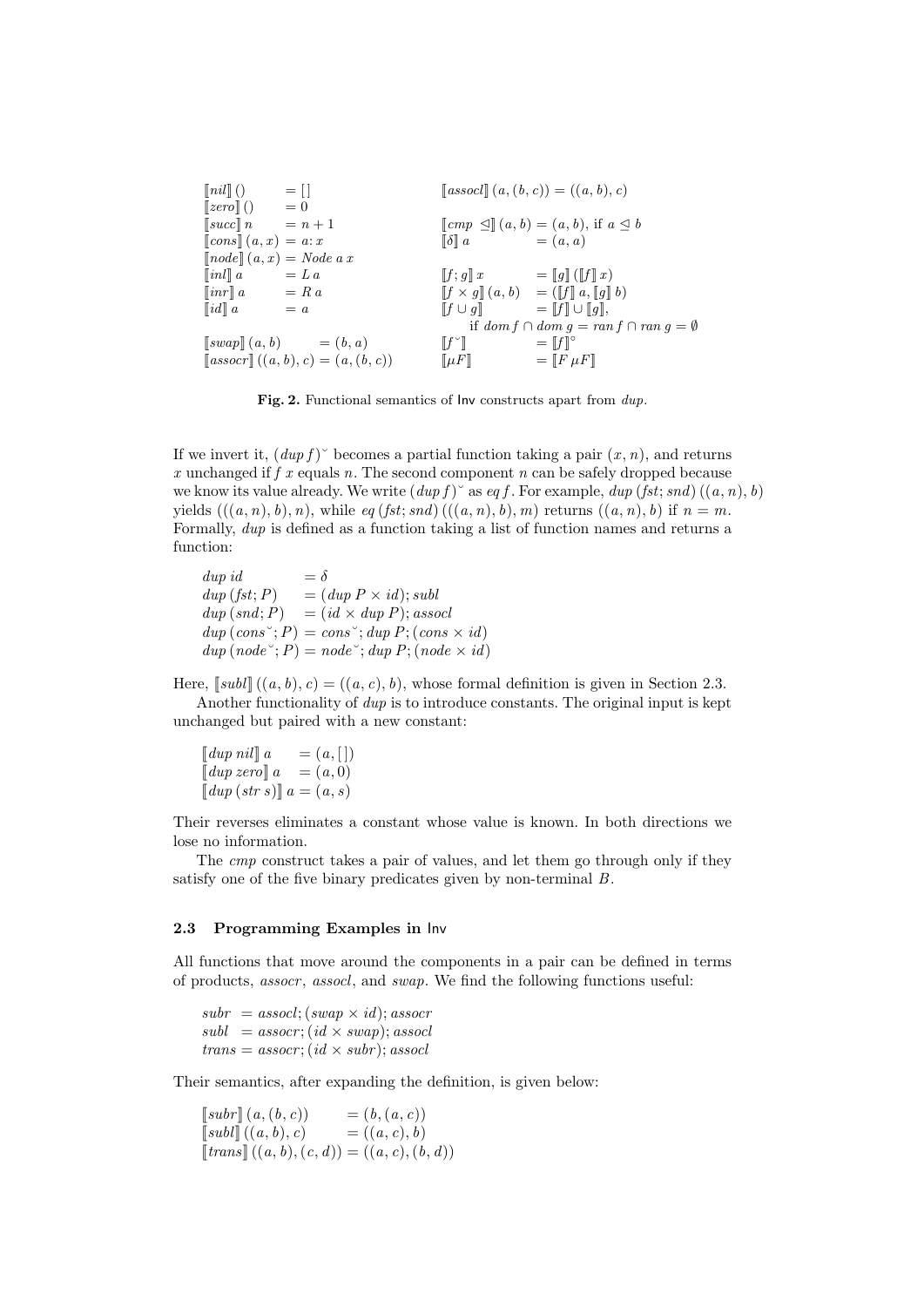Many list-processing functions can be defined recursively on the list. The function map applies a function to all elements of a list; the function unzip takes a list of pairs and splits it into a pair of lists. They can be defined by:

$$
map f = \mu(X: nil\breve{ }; nil \cup
$$
  
\n
$$
cons\breve{ }; (f \times X); cons)
$$
  
\n
$$
unzip = \mu(X: nil\breve{ }; \delta; (nil \times nil) \cup
$$
  
\n
$$
cons\breve{ }; (id \times X); trans; (cons \times cons))
$$

This is what one would expect when we write down their usual definition in a pointfree style. The branches starting with  $nil^{\sim}$  are the base cases, matching empty lists, while  $\cos$ <sup> $\circ$ </sup> matches non-empty lists. It is also provable from the semantics that  $(map f)^{\circ} = map f^{\circ}.$ 

The function merge takes a pair of sorted lists and merges them into one. However, by doing so we lose information necessary to split them back to the original pair. Therefore, we tag the elements in the merged list with labels indicating where they were from. For example, merge  $([1, 4, 7], [2, 5, 6]) = [L1, R2, L4, R5, R6, L7].$ It can be defined in Inv as below:

$$
merge = \mu(X : eq \text{ nil}; map \text{ ind } \cup
$$
  
\n
$$
swap; eq \text{ nil}; map \text{ inv } \cup
$$
  
\n
$$
(cons \times cons \text{''}); trans;
$$
  
\n
$$
((leq \times id); assoc; (id \times subr; (id \times cons); X); (ind \times id) \cup
$$
  
\n
$$
((gt; swap) \times id); assoc; (id \times associ; (cons \times id); X); (inr \times id));
$$
  
\ncons)

where  $leq = cmp \, (<)$  and  $qt = cmp \, (>).$ 

As a final example, the program in Figure 3 performs the transform from Figure  $1(a)$  to Figure 1(b). It demonstrates the use of map, unzip and dup. For brevity, the suffixing id in  $dup(fst; id)$  will be omitted.

```
mktoc = denote \text{article}; cons^*; (h1 \times cont); cons; ennode \text{html}h1 = denode title; ennode h1
\text{cont} = \text{extract}; (enlist \times \text{ body}); cons
extract = map (denode section; cons^*; (denode title \times id); dupfst; swap); unzipenlist = map (ennode \text{li}; ennode \text{o}1body = map ((ennode h3 \times id); cons; ennode div)
denode s = node<sup>\check{ }</sup>; swap; eq (str s)
ennode s = (denode s)^{s}
```
Fig. 3. An Inv program performing the transform from Figure 1(a) to Figure 1(b). String constants are written in typewriter font.

#### 2.4 The View-Updating Problem

Now consider the scenario of an editor, where a source document is transformed, via an Inv program, to a view editable by the user. Consider the transform  $\text{toc} =$  $map (dup fst); unzip, we have:$ 

$$
toc [(1, "a"), (2, "b"), (3, "c")] = ([(1, "a"), (2, "b"), (3, "c")], [1, 2, 3])
$$

Think of each pair as a section and the numbers as their titles, the function toc is a simplified version of the generation of a table of contents, thus the name.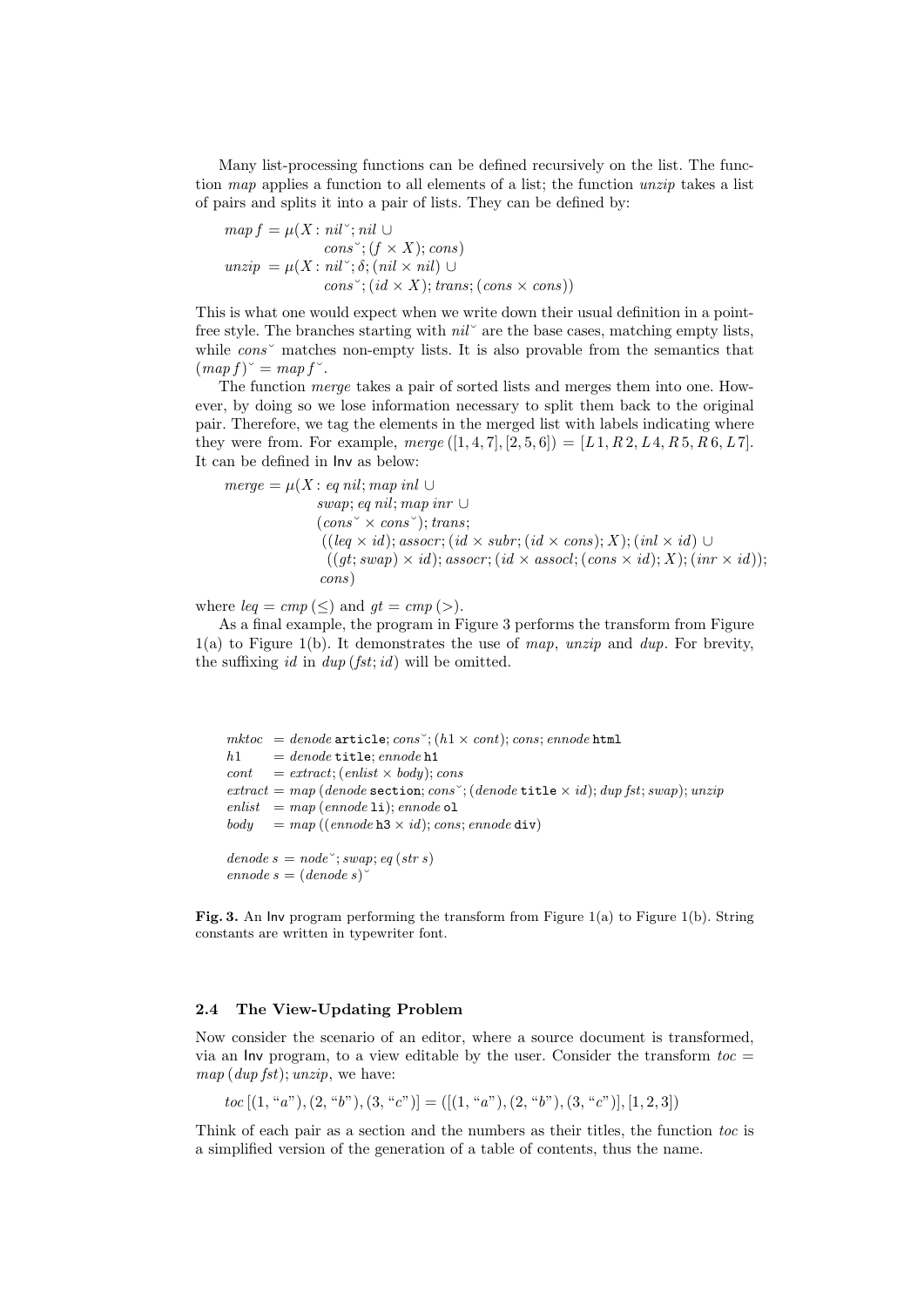Through a special interface, there are several things the user can do: change the value of a node, insert a new node, or delete a node. Assume that the user changes the value 3 in the "table of contents" to 4:

$$
([(1, "a"), (2, "b"), (3, "c"), [1, 2, 4])
$$

Now we try to perform the transformation backwards. Applying the reverse operator to toc, we get  $(map (dup \, fst); unzip)$ <sup> $\sim$ </sup> = unzip $\sim$ ; map (eq fst). Applying it to the modified view,  $unzip \degree$  maps the modified view to:

$$
[((1, "a"), 1), ((2, "b"), 2), ((3, "c"), 4)]
$$

pairing the sections and the titles together, to be processed by  $map (eq fst)$ . However,  $((3, "c"), 4)$  is not in the domain of *eq fst* because the equality check fails. We wish that eq fst would return  $(4, "c")$  in this case, answering the user's wish to change the section title.

Now assume that the user inserts a new section title in the table of contents:

$$
((1, "a"), (2, "b"), (3, "c"), [1, 2, 4, 3])
$$

This time the changed view cannot even pass  $unzip \check{ }$ , because the two lists have different lengths. We wish that  $unzip \check{ }$  would somehow know that the two 3's should go together and the zipped list should be

$$
[((1, "a"), 1), ((2, "b"), 2), (\perp, 4), ((3, "c"), 3)]
$$

where ⊥ denotes some unconstrained value, which would be further constrained by map (dup fst) to  $(4, \perp)$ . The Inv construct eq fst should also recognise  $\perp$  and deal with it accordingly.

In short, we allow the programmer to write Inv transforms that are not surjective. Therefore it is very likely that a view modified by the user may fall out of the range of the transform. This is in contrast of the approach taken in [12] and [11]. The two problems we discussed just now are representative of the view-updating problem. There are basically two kinds of dependency we have to deal with: element-wise dependency, stating that two pieces of primary-typed data have the same value, and structural dependency, stating that two pieces of data have the same shape.

One possible solution is to provide an alternative semantics that extends the ranges of Inv constructs in a reasonable way, so that the unmodified, or barely modified programs can deal with the changes. We will discuss this in detail in the next section.

## 3 Alternative Semantics

We will need some labels in the view, indicating "this part has been modified by the user." We extend the View data type as described below:

 $View ::= \ldots \mid *Int \mid *String$ List  $a ::= ... \mid a \oplus List \ a \mid a \ominus List \ a$ 

Here the ∗ mark applies to atomic types only, indicating that the value has been changed. The view  $a \oplus x$  denotes a list  $a: x$  whose head a was freshly inserted by the user, while  $a \ominus x$  denotes a list x which used to have a head a but was deleted. The deleted value a is still cached for future use. The two operators associate to the right, like the cons operator (:). A similar set of operators can be introduced for Tree but they are out of the scope of this paper.

The original semantics of each Inv program is an injective function. When the tags are involved, however, we lost the injectivity. Multiple views may be mapped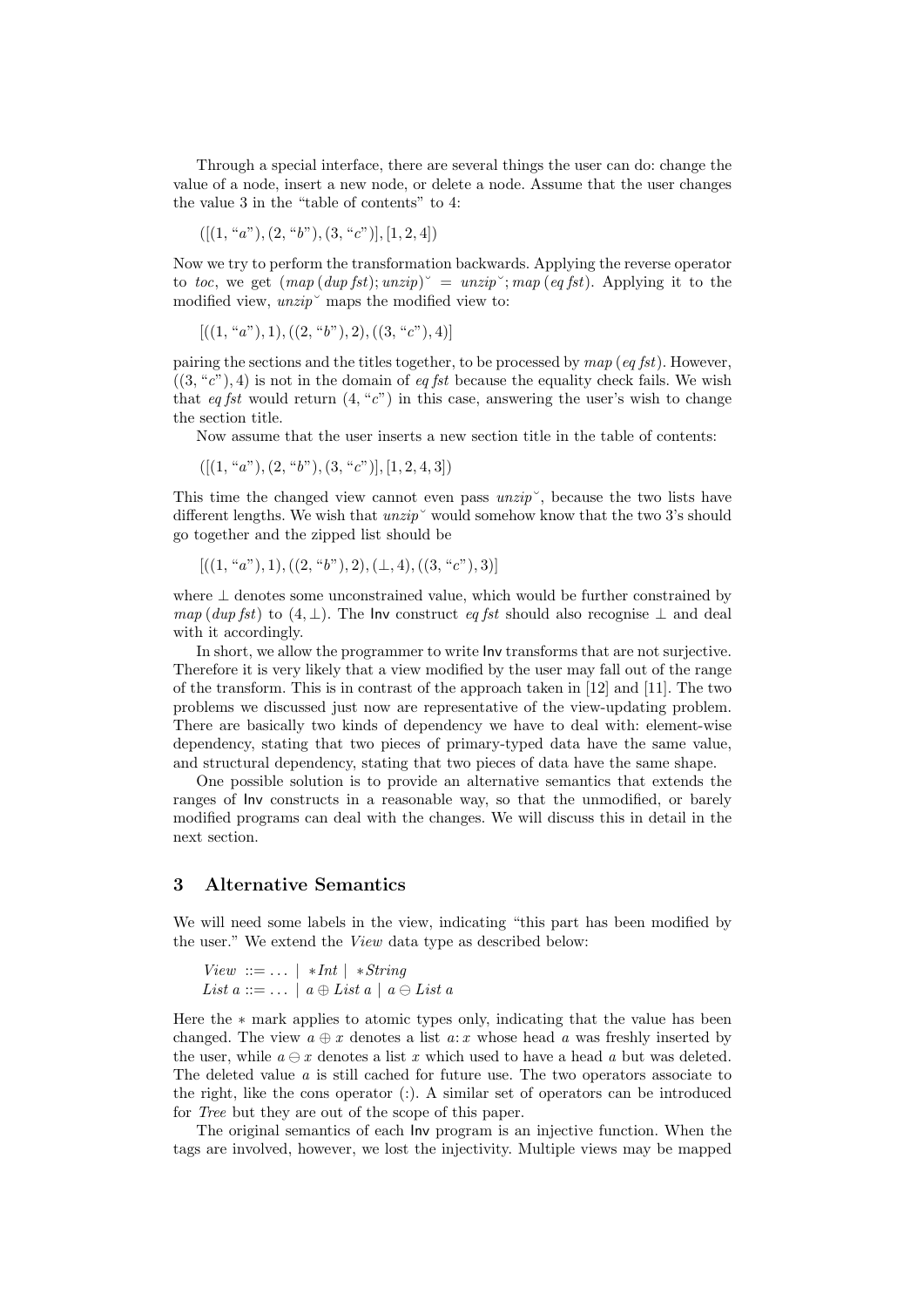to the same source. For example, the value 1 is mapped to  $(1, 1)$  by  $\delta$ . In the reverse direction,  $(n, *1)$  and  $(*1, n)$ , for all numerical n, are all mapped to 1. Similarly, all these views are mapped back to  $[1, 2, 3]$  when the transform is map succ:  $[2, 3, 4]$ ,  $a \ominus [2, 3, 4], 2 : a \ominus [3, 4], 2 \oplus [3, 4], 2 : 3 \oplus [4]$  for all a.

We define two auxiliary functions *notag*? and *ridtag*. The former is a partial function letting through the input view unchanged if it contains no tags. The latter gets rid of the tags in a view, producing a normal form. Their definitions are trivial and omitted. The behaviour of the editor, on the other hand, is specified using two functions  $get_X$  and  $put_X$ , both parameterised by an Inv program X:

 $get_X = notag?$ ;  $\llbracket X \rrbracket$  $put_X \subseteq [X^\sim];$  ridtag

The function  $get_X$  maps the source to the view by calling X. The function  $put_X$ , on the other hand, maps the (possibly edited) view back to the document by letting it go though  $X^{\circ}$  and removing the tags in the result. Here  $\subseteq$  denotes "functional refinement", defined by  $f \subseteq g$  if and only if  $f \subseteq g$  and  $dom f = dom g$ . In general  $[[X\degree]]$ ; ridtag is not a function since  $[[X\degree]]$  may leave some values unspecified. However, any functional refinement of  $[X^{\vee}]$ ; *ridtag* would satisfy the properties we want. The implementation can therefore, for example, choose an "initial value" for each unspecified value according to its type. The initial view is obtained by a call to  $qet_X$ . When the user performs some editing, the editor applies  $put_X$  to the view, obtaining a new source, before generating a new view by calling  $get_X$  again.

In the original semantics of lnv, the  $\degree$  operator is simply relational converse. In the extended semantics, the ˘ operator deviates from relational converse for three constructs:  $\delta$ , cons and sync, to be introduced later. For other cases we still have  $[[f^{\circ}]] = [[f]]^{\circ}$ . The distributivity rules of  $\check{\ }$  given in Section 2.2 are still true.

In the next few sub-sections we will introduce extensions to the original semantics in the running text. A summary of the resulting semantics will be given in the end of Section 3.2.

#### 3.1 Generalised Equality Test

The simple semantics of  $\delta_A^{\vee}$ , where A is an atomic type, is given by the set  $\{(n, n), n\}$   $n \in \mathbb{Z}$ A}. To deal with editing, we generalise its semantics to:

| $\llbracket \delta^\circ \rrbracket (n, n) = n$    | $\llbracket \delta^\vee \rrbracket$ $(*n, *n) = *n$ |
|----------------------------------------------------|-----------------------------------------------------|
| $\llbracket \delta^\vee \rrbracket$ $(*n, m) = *n$ | $\llbracket \delta^\vee \rrbracket (m, m) = n$      |

When the two values are not the same but one of them was edited by the user, the edited one gets precedence and goes through. Therefore  $(*n, m)$  is mapped to  $*n$ . If both values are edited, however, they still have to be the same. Note that the semantics of  $\delta$  does not change. Also, we are still restricted to atomic types. One will have to call  $map \delta$ ; unzip to duplicate a list, thereby separate the value and structural dependency.

The syntax of *dup* can be extended to allow, a possibly non-injective function. The results of the non-injective function, and those derive from them, are supposed to be non-editable. It is a useful functionality but we will not go into its details.

### 3.2 Insertion and Deletion

Recall unzip defined in Section 2.3. Its reverse, according to the distributivity of  $\check{\phantom{a}}$ , is given by:

$$
unzip^{\sim} = \mu(X : (nil^{\sim} \times nil^{\sim}); \delta^{\sim}; nil \cup
$$
  

$$
(cons^{\sim} \times cons^{\sim})
$$
; trans;  $(id \times X)$ ; cons)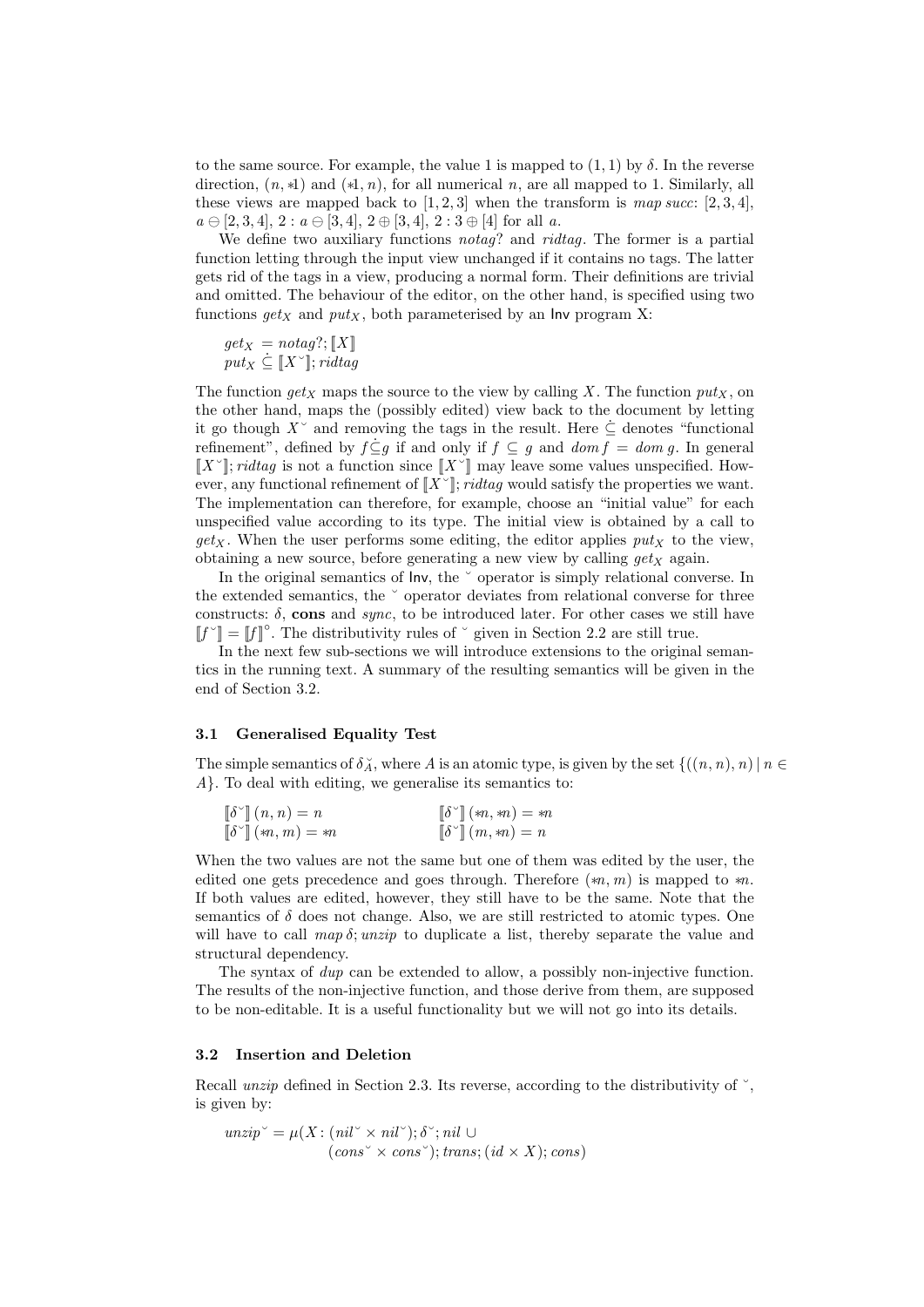The puzzle is: how to make it work correctly with the presence of  $\ominus$  and  $\oplus$  tags? We introduce several new additional operators and types:

- $-$  two new Inv operators, del and ins, both parameterised by a view. The function del a ::  $[A] \rightarrow [A]$  introduces an  $(a \ominus)$  tag, while ins  $a$  ::  $[A] \rightarrow [A]$  introduces an  $(a \oplus)$  tag.
- two kinds of pairs in *View*: positive  $(a, b)^+$  and negative  $(a, b)^-$ . They are merely pairs with an additional label. They can be introduced only by the reverse of  $fst_b^{\pm}$  and  $snd_a^{\pm}$  functions to be introduced below. The intention is to use them to denote pairs whose components are temporary left there for some reason.
- $-$  six families of functions  $fst_a^{\square}$  and  $snd_a^{\square}$ , where  $\square$  can be either +, −, or nothing, defined by

$$
fst_b^{\Box}(a, b)^{\Box} = a
$$
  

$$
snd_a^{\Box}(a, b)^{\Box} = b
$$

That is,  $fst_b^+$  eliminates the second component of a positive pair only if it equals b. Otherwise it fails. Similarly,  $snd_a$  eliminates the first component of an ordinary pair only of it equals a. When interacting with existing operators, they should satisfy the algebraic rules in Figure 4. In order to shorten the presentation, we use  $\Box$  to match +, − and nothing, while  $\pm$  matches only + and −. The  $\Box$  and  $\pm$  in the same rule must match the same symbol.

With the new operators and types, an extended *unzip* capable of dealing with deletion can be extended from the original unzip by (here ". . ." denotes the original two branches of unzip):

$$
unzip^{\vee} = \mu(X : \dots \forall a, b \cdot \big( (ins a)^{\vee} \times (ins b)^{\vee}); X; ins (a, b) \cup \big( (ins a)^{\vee} \times isList); X; ins (a, b) \cup \big( (isList \times (ins b)^{\vee}); X; ins (a, b) \cup \big( (del a)^{\vee} \times (del b)^{\vee}); X; del (a, b) \cup \big( (del a)^{\vee} \times cons^{\vee}; snd_b^{\vee}); X; del (a, b) \cup \big( cons^{\vee}; snd_a^{\vee} \times (del b)^{\vee}); X; del (a, b) \big)
$$

where a and b are universally quantified, and  $isList = nil\degree; nil \cup cons\degree; cons, a$ subset of *id* letting through only lists having no tag at the head.

Look at the branch starting with  $((ins a)^\vee \times (ins b)^\vee)$ . It says that, given a pair of lists both starting with insertion tags  $a \oplus$  and  $b \oplus$ , we should deconstruct them, pass the tails of the lists to the recursive call, and put back an  $((a, b) \oplus)$  tag. If only the first of them is tagged (matching the branch starting with  $((ins a)^{\sim} \times isList))$ , we temporarily remove the  $a \oplus \text{ tag}$ , recursively process the lists, and put back a tag  $((a, b) \oplus)$  with a freshly generated b. The choice of b is non-deterministic and might be further constrained when unzip is further composed with other relations. The situation is similar with deletion. In the branch starting with  $\left(\text{del } a \times \text{snd}^+_b\right)$  $\degree$ ; cons) where we encounter a list with an  $\alpha$  deleted by the user, we remove an element in the other list and remember its value in  $b$ . Here universally quantified  $b$  is used to match the value — all the branches with different  $b$ 's are unioned together, with only one of them resulting in a successful match.

It would be very tedious if the programmer had to explicitly write down these extra branches for all functions. Luckily, these additional branches can be derived automatically using the rules in Figure 4. In the derivations later we will omit the semantics function  $\llbracket \cdot \rrbracket$  and use the same notation for the language and its semantics, where no confusion would occur. This is merely for the sake of brevity.

In place of ordinary *cons*, we define two constructs addressing the dependency of structures. Firstly, the bold cons is defined by::

**cons** = cons 
$$
\cup \bigcup_{a::A} (snd_a^*; del a) \cup \bigcup_{a::A} (snd_a^*; ins a)
$$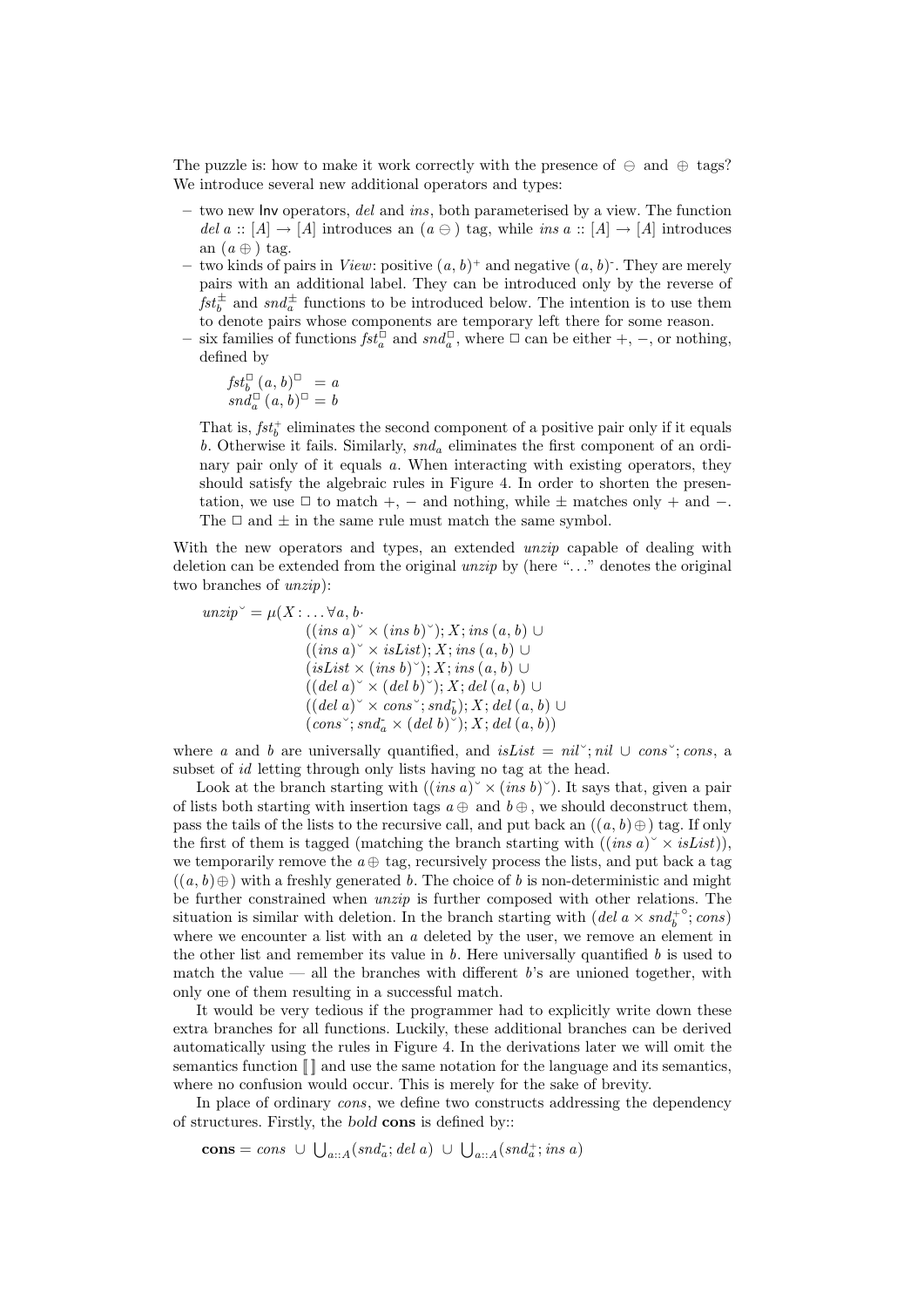$$
(f \times g); fst_{(g \ b)}^{\Box} = fst_b^{\Box}; f, \text{ if } g \text{ total} \qquad \text{assoc}; (fst_b^{\Box} \times id) = (id \times \text{snd}_b^{\Box})
$$
  
\n
$$
(f \times g); \text{snd}_{(f \ a)}^{\Box} = \text{snd}_{\alpha}^{\Box}; g, \text{ if } f \text{ total} \qquad \text{assoc}; (\text{snd}_{\alpha}^{\Box} \times id) = (\text{snd}_{\alpha}^{\Box} \cup \text{snd}_{a})
$$
  
\n
$$
\text{swap}; \text{snd}_{\alpha}^{\Box} = \text{fst}_{\alpha}^{\Box} \qquad \text{assoc}; \text{snd}_{(\alpha, b)}^{\Box} = \text{snd}_{\alpha}^{\Box}; (\text{snd}_{b}^{\Box} \cup \text{snd}_{b})
$$
  
\n
$$
\text{snd}_{\alpha}^{\Box} \cdot ; \text{eq} \text{ nil} = (\lambda [] \rightarrow a)
$$

Fig. 4. Algebraic rules. Here  $(\lambda \mid \cdot) \to a)$  is a function mapping only empty list to a. Only rules for assocl are listed. The rules for assocr can be obtained by pre-composing assocr to both sides and use *asscor*;  $assocl = id$ . Free identifiers are universally quantified.

Secondly, we define the following sync operator:

$$
sync = (cons \times cons)
$$
  
\n
$$
sync^{\times} = (cons^{\times} \times cons^{\times})
$$
  
\n
$$
\cup \bigcup_{a,b \in A} (((del a)^{\times};snd_{a}^{\sim} \times (del b)^{\sim}; std_{b}^{\sim})
$$
  
\n
$$
\cup ((del a)^{\times};snd_{a}^{\sim} \times cons^{\times}; std_{b}; snd_{b}^{\sim})
$$
  
\n
$$
\cup (cons^{\sim}; snd_{a}; snd_{a}^{\sim} \times (del b)^{\sim}; snd_{b}^{\sim}) )
$$
  
\n
$$
\cup \bigcup_{a,b \in A} (((ins a)^{\sim}; sid_{a}^{\sim} \times (ins b)^{\sim}; std_{b}^{\sim}) )
$$
  
\n
$$
\cup ((ins a)^{\sim}; std_{a}^{\sim} \times (isList; snd_{b}^{\sim}) )
$$
  
\n
$$
\cup (isList; salt_{b}^{\sim} \times (ins b)^{\sim}; snd_{b}^{\sim}) )
$$

In the definition of *unzip*, we replace every singular occurence of *cons* with **cons**, and every (cons  $\times$  cons) with sync. The definition of sync<sup> $\sim$ </sup> looks very complicated but we will shortly see its use in the derivation. Basically every product corresponds to one case we want to deal with: when both the lists are cons lists, when one or both of them has a  $\oplus$  tag, or when one or both of them has a  $\oplus$  tag.

After the substitution, all the branches can be derived by algebraic reasoning. The rules we need are listed in Figure 4. To derive the first branch for insertion, for example, we reason:

$$
unzip^{\checkmark}
$$
  
\n
$$
\supseteq \{ \text{fixed-point} \}
$$
  
\n
$$
sync^{\checkmark}; trans; (id \times unzip); \text{cons}
$$
  
\n
$$
\supseteq \{ \text{since } sync^{\checkmark} \supseteq ((ins a)^{\checkmark}; std_{a}^{+} \times (ins b)^{\checkmark}; snd_{b}^{+} \checkmark) \text{ for all } a, b \}
$$
  
\n
$$
((ins a)^{\checkmark} \times (ins b)^{\checkmark}); (snd_{a}^{+} \times (ins b)^{\checkmark}); trans; (id \times unzip); \text{cons}
$$
  
\n
$$
\supseteq \{ \text{claim}: (snd_{a}^{+} \times snd_{b}^{+} \checkmark); trans \supseteq (snd_{a,b}^{+})^{\checkmark} \}
$$
  
\n
$$
((ins a)^{\checkmark} \times (ins b)^{\checkmark}); (snd_{(a,b)}^{+})^{\checkmark}; (id \times unzip); \text{cons}
$$
  
\n
$$
= \{ \text{since } (f \times g); snd_{f a}^{+} = snd_{a}^{+}; g \text{ for total } f \}
$$
  
\n
$$
((ins a)^{\checkmark} \times (ins b)^{\checkmark}); unzip; (snd_{(a,b)}^{+})^{\checkmark}; \text{cons}
$$
  
\n
$$
\supseteq \{ \text{since } \text{cons } \supseteq snd_{(a,b)}^{+}; ins (a, b) \}
$$
  
\n
$$
((ins a)^{\checkmark} \times (ins b)^{\checkmark}); unzip; (snd_{(a,b)}^{+})^{\checkmark}; snd_{(a,b)}^{+}; ins (a, b)
$$
  
\n
$$
= \{ \text{since } snd_{x}^{+}^{\checkmark}; sal_{x}^{+} = id \}
$$
  
\n
$$
((ins a)^{\checkmark} \times (ins b)^{\checkmark}); unzip; ins (a, b)
$$

We get the first branch. The claim that  $trans$ ;  $(snd_a^{\Box} \times snd_b^{\Box}) = snd_{(a,b)}^{\Box}$  can be verified by the rules in Figure 4 and is left as an exercise. The introduction of two kinds of pairs was to avoid the suffix being reduced to  $\left(\text{del}(a, b)\right)$ <sup> $\circ$ </sup> in the last two steps. To derive one of the branches for deletion, on the other hand, one uses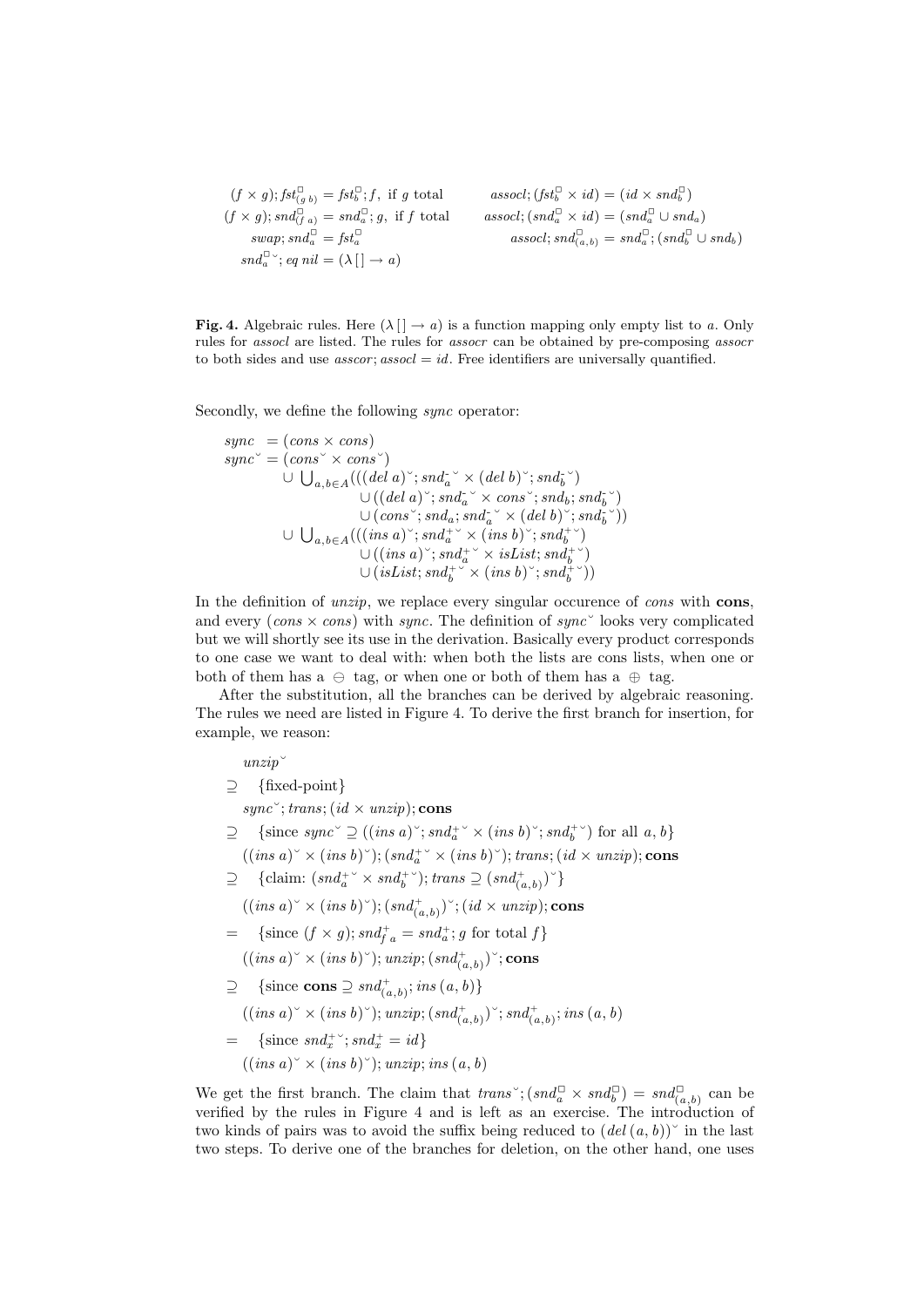the inclusion  $sync^{\prime} \supseteq ((del\ a)^{\prime};snd\_a^{\prime} \times cons^{\prime};snd\_b;snd\_a^{\prime})$  for the first step, and cons  $\supseteq \textit{snd}^{-}_{(a,b)}$ ; del  $(a, b)$  and  $(\textit{snd}^{-}_{(a,b)})$ ; snd<sub> $(a, b)$ </sub> = id fort the last step. All the branches can be derived in a similar fashion.

 $\lceil \lceil \text{nil} \rceil \rceil$  () =  $\lceil \rceil$  $\llbracket zero \rrbracket$  () = 0  $\lceil succ\rceil n = n+1$  $\llbracket cons \rrbracket (a, x) = a : x$  $\llbracket node \rrbracket (a, x) = Node a x$  $\left[\!\left[ \text{inl} \right]\!\right]$  a  $= L a$  $\overline{[\hspace{0.1cm}i\hspace{0.1cm}n\hspace{0.1cm}r\hspace{0.1cm}]}$  a = R a  $\lbrack id \rbrack a = a$  $\llbracket swap \rrbracket (a, b)$  $=(b,a)^{\Box}$  $[assoc] ((a, b)^{\pm}, c)^{\pm} = (a, (b, c)^{\pm})^{\pm}$  $[assoc] ((a, b)^{\pm}, c) = (a, (b, c)^{\pm})$  $[assoc] ((a, b), c)^{\pm} = (a, (b, c))^{\pm}$  $assocl = assocr$  $(f^{\vee})^{\vee} = f$  $\llbracket \delta \rrbracket n$  =  $(n, n)$  $\llbracket \delta^\smallsmile \rrbracket (n, n)^\Box = n$  $\llbracket \delta^\smallsmile \rrbracket \, (*n, *n)^\square = *n$  $\llbracket \delta^\smallsmile \rrbracket \, (*n, m)^\square = *n$  $\llbracket \delta^\smallsmile \rrbracket \, (m, \ast\! n)^\square = \ast\! n$  $\llbracket \text{dup } \text{nil} \rrbracket \text{ a } = (a, [])$  $[\![(\textit{dup nil})\text{\texttt{`}}\,]\,]\,(\textit{a},[{\,}]\text{\texttt{`}}\,]\qquad=\,a$  $[[\text{dup zero}]]a = (a, 0)$  $\left[ (dup \, zero)^{\sim} \right] (a, 0)^{\square} = a$  $\llbracket \text{dup } (\text{str } s) \rrbracket \text{ a } = (a, s)$  $\llbracket (dup (str s))^{\circ} \rrbracket (a, s)^{\square} = a$  $cons = cons$  $\cup \bigcup_{a::A} (snd_a; del a)$  $\cup \bigcup_{a::A} (snd_a^+; ins\ a)$  $\llbracket \text{cmp } \trianglelefteq \rrbracket (a, b)^{\square} = (a, b)^{\square}, \text{if } a \trianglelefteq b$  $[f; g] x = [g] ([f] x)$  $[[f \times g]](a, b)$ <sup> $\Box$ </sup> =  $([[f] \hat{a}, [[g] \hat{b})$ <sup> $\Box$ </sup>  $\llbracket f \cup g \rrbracket \qquad \qquad = \llbracket f \rrbracket \cup \llbracket g \rrbracket,$ if  $dom f \cap dom g = ran f \cap ran g = \emptyset$  $\llbracket \mu F \rrbracket$  =  $\lbrack \lbrack F \mu F \rbrack$  $[f^{\circ}]$  =  $[f]^{\circ}$  $\llbracket f;g^\smallsmile \rrbracket \qquad = \llbracket g^\smallsmile \rrbracket ; \llbracket f^\smallsmile \rrbracket$  $\llbracket (f \times g)^\sim \rrbracket = \llbracket (f^\circ \times g^\circ) \rrbracket$  $[[(f \cup g)^{\check{}}] = [f^{\check{}}] \cup [g^{\check{}}]$  $\llbracket \mu F \urcorner \rrbracket = \llbracket \mu(X \to (F X \urcorner) \urcorner \rrbracket)$  $[[fst_a^{\square}](a, b)^{\square} = b$  $[\![snd_b^{\Box}]\!](a,b)^{\Box} = a$  $\overline{\left[\begin{smallmatrix} d\operatorname{el} & a \end{smallmatrix}\right]}$   $(a \ominus x) = (a, x)^{-1}$  $\llbracket ins a \rrbracket (a \oplus x) = (a, x)^+$ dup id  $= \delta$ <br>dup (fst; P)  $= (\epsilon$  $= (dup P \times id); subl$  $dup (snd; P) = (id \times dup P); assocl$  $dup (cons^{\sim}; P) = cons^{\sim}; dup P; (cons \times id)$  $dup (node \check{ } ; P) = node \check{ } ; dup P ; (node \times id)$  $sync = (cons \times cons)$  $sync^{\sim} = (cons^{\sim} \times cons^{\sim})$  $\bigcup_{a,b\in A} (((del\ a)\ \breve{},\, \dot{snd_a}\ \breve{~~} \times (del\ b)\ \breve{~~},\, \dot{snd_b}\ \breve{~~})$  $\cup ((del\ a)\,\breve{}\,;snd_a^{\sim} \times cons\,\breve{}\,;snd_b;snd_b^{\sim})$  $\cup \left( cons^\smallsmile; snd_a; snd_a^\smallsmile \times (del\ b)^\smallsmile; snd_b^\smallsmile) \right)$  $\cup \bigcup_{a,b \in A} (((ins a)^{\sim};snd_a^{+\sim} \times (ins b)^{\sim};snd_b^{+\sim})$  $\cup$   $((ins\ a)^\backsim;snd^{+\backsim}_a \times isList;snd^{+\backsim}_b)$  $\cup$   $(isList;snd^{+\sim}_b \times (ins\ b)^\sim;snd^{+\sim}_b))$ 

Fig. 5. Summary of the alternative semantics. The patterns should be matched from the top-left to bottom-left, then top-right to bottom-right.

### 3.3 The Put-Get-Put Property and Galois Connection

A valid lnv program is one that does not use  $fst_a^{\square}$  and  $snd_b^{\square}$  apart from in **cons** and sync. The domain of  $get_X$ , for a valid X, is restricted to tag-free views, so is its range. In fact,  $\text{not} \text{aq?}; \llbracket X \rrbracket$  reduces to the injective function defined by the original semantics. Therefore,  $get_X$ ;  $get_X^{\circ} = dom get_X$ . Furthermore, notag?; ridtag = notag?. As a result, for all valid  $Inv$  programs  $X$  we have the following get-put property:

$$
get_X; put_X = dom\ get_X \tag{1}
$$

This is a desired property for our editor: mapping an unedited view back to the source always gives us the same source document.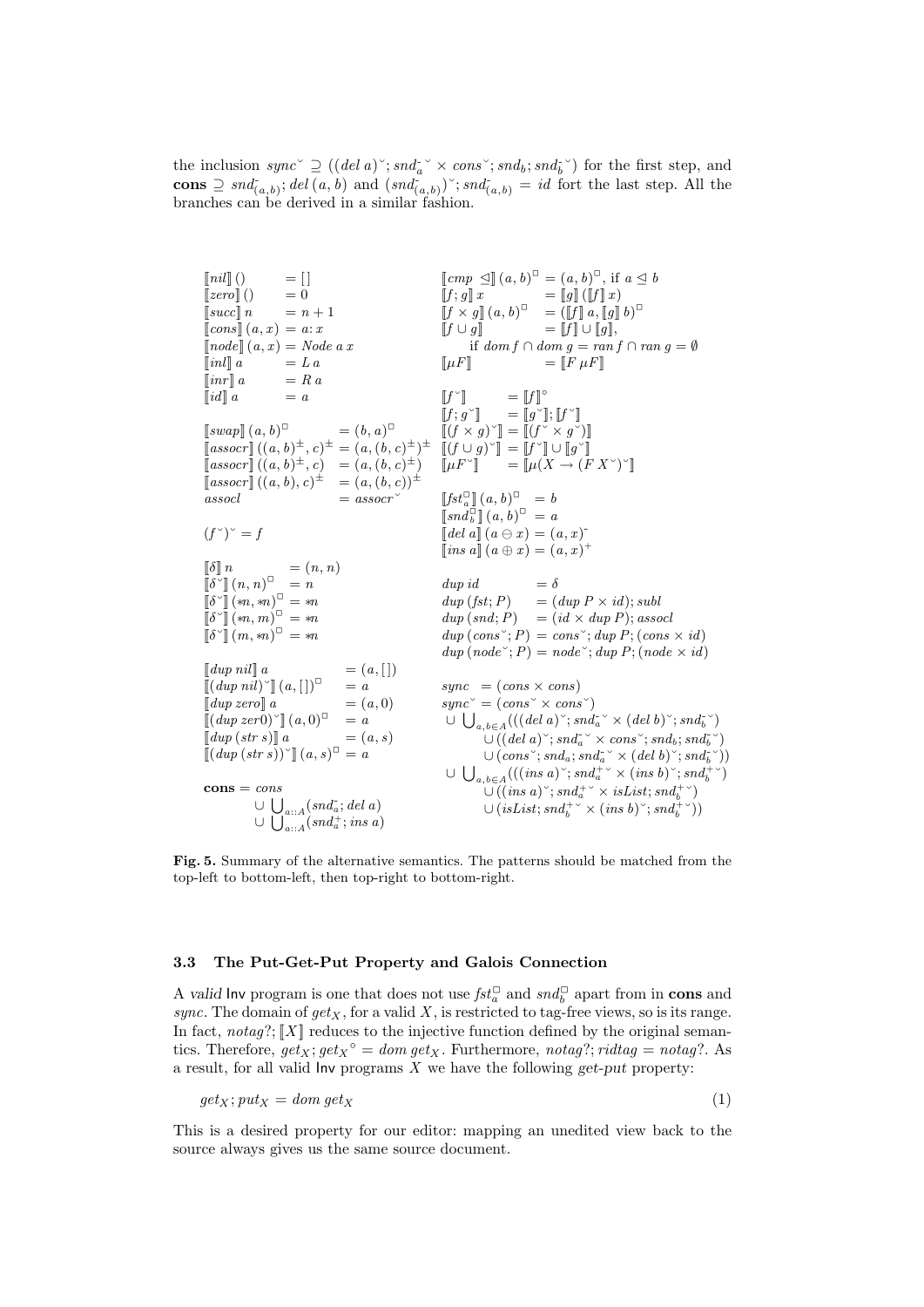On the other hand,  $put_X; get_X \subseteq id$  is not true. For example,  $(put_\delta; get_\delta)(*a, b) =$  $(a, a) \neq (*a, b)$ . This is one of the main differences between our work and that of [12] and [11]. They both assume the relation X to be bi-total, and that the put-get property  $put_X$ ;  $get_X = id$  holds. It also implies that duplication cannot be allowed in the language.

Instead, we have a weaker property. First of all, for all valid X we have dom get<sub>X</sub>  $\subseteq$ ran put<sub>X</sub>. That is, every valid source input to  $get_X$  must be a result of put<sub>X</sub> for at least one view, namely, the view the source get mapped to under the original semantics. Pre-composing put X to (1) and use  $put_X$ ; dom get<sub>X</sub>  $\subseteq put_X$ ; ran put<sub>X</sub> = put<sub>X</sub>, we get the following put-get-put property:

$$
put_X; get_X; put_X \subseteq put_X \tag{2}
$$

When the user edits the view, the editor calls the function  $put X$  to calculate an updated source, and then calls  $qet_X$  to update the view as well. For example,  $(*a, b)$ is changed to  $(a, a)$  after  $put_{\delta}$ ;  $get_{\delta}$ . With the put-get-put property we know that another  $put_X$  is not necessary, because it is not going to change the view — the result of  $put_X; get_X; put_X$ , if anything, is the same as that of  $put_X$ .

It is desirable to have  $put_X; get_X; put_X = put_X$ . However, this is not true, and dom get<sub>X</sub>  $\neq$  ran put<sub>X</sub>. For a counter-example, take  $X = (\delta \times id)$ ; assocr; (id  $\times \delta$ ). The function  $get_X$  takes only pairs with equal components and returns it unchanged. Applying  $put_X$  to  $(*b, a)$  results in  $(b, a)$ , which is not in the domain of  $get_X$ . Such a result is theoretically not satisfactory, but does not cause a problem for our application. The editor can signal an error to the user, saying that such a modification is not allowed, when the new source is not in the domain of  $qet_X$ . The domain check is not an extra burden since we have to call  $get_X$  anyway.

A Galois connection is a pair of functions  $f : A \to B$  and  $g : B \to A$  satisfying

$$
f \, x \leq y \equiv x \leq g \, y \tag{3}
$$

Galois connected functions satisfy a number of properties, including  $f; g; f = f$ . For those X that dom get<sub>X</sub> = ran put<sub>X</sub> do hold, get<sub>X</sub> and put<sub>X</sub> satisfy (3), if we take  $\preceq$ to be equality on tag-free *Views* and  $\leq$  to be  $(put_X; get_X)^{\circ}$ . That is,  $s \leq s'$  if and only if the two sources s and  $s'$  are exactly the same, while a view v is no bigger than v' under  $\leq$  if there exists a source s such that  $v = get_X s$  and  $s = put v'$ . For example,  $(n, n)$  is no bigger than  $(*n, m)$ ,  $(m, *n)$ ,  $(*n, *n)$ , and  $(n, n)$  itself under  $\leq$ , when the transform is  $\delta$ . The only glitch here is that  $\leq$  is not reflexive! In fact it is reflexive only in the range of  $get_X$  — the set of tag-free views. However, this is enough for  $get_X$  and  $put_X$  to satisfy most properties of a Galois connection.

#### 3.4 Implementation Issues

In our experimental implementation, we have a simple interpreter for Inv. One way to incorporate the algebraic rules in the previous section in the implementation is to call a pre-processor before the program is interpreted. Another possibility is to build the rules implicitly in the interpreter. In this section we will talk about how.

The abstract syntax tree of  $Inv$  is extended with new constructs cons and sync. The "intermediate" functions introduced in the last section, namely ins,del,  $fst^{\pm}$ s and  $snd^{\pm}$ s, are not actually represented in the abstract syntax. Instead, we extend the value domain View with additional constructs:

$$
View ::= \dots | \ (View, \textit{View}) \ | \ (+View, \textit{View}) \\ | \ (View, \textit{View}) \ | \ (-View, \textit{View}) \\ | \perp | \ NilTo \ View
$$

Conceptually, after we apply  $\text{snd}_a^+$  to a value b, we get  $(+a, b)$ , while  $(-a, b)$  is the result of applying  $\mathit{snd}_a^{\sim}$  to b. The reader can think of them as a note saying "the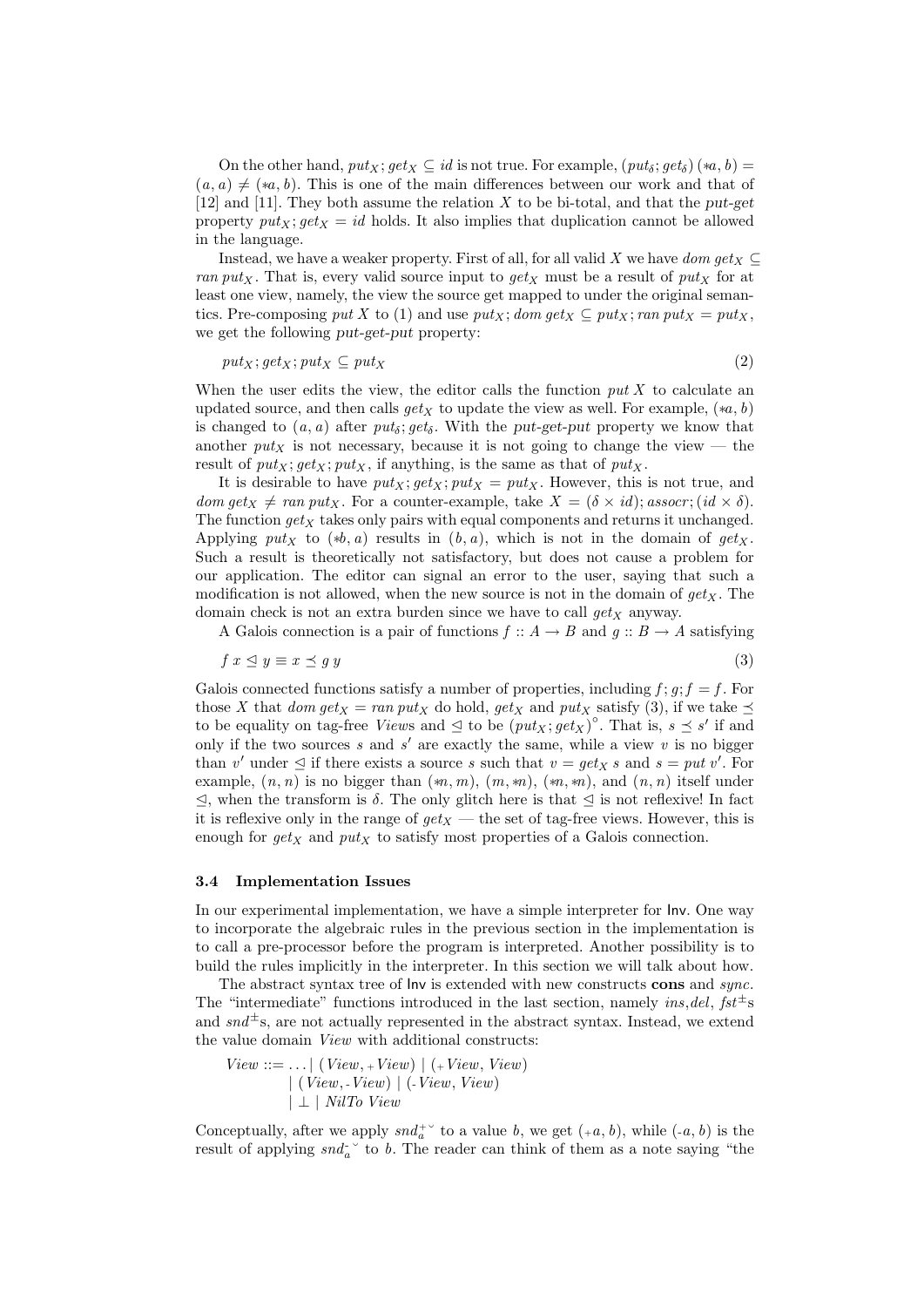value should have been  $b$  only, but we temporarily pair it with an  $a$ , just to allow the computation to carry on." Or one can think of it as a pending application of  $snd_a^+$ or  $\mathit{snd}_a$ . The  $\bot$  symbol denotes an unconstrained value. Finally,  $NilTo$  a denotes a function taking only  $\lceil \cdot \rceil$  and returns a.

To implement the sync operator, we add the following definitions (some cases are omitted):

$$
\begin{array}{ll}\n\text{[sync}^{\vee}\text{]} (a: x, b: y) = ((a, x), (b, y)) & \text{[sync}^{\vee}\text{]} (a \oplus x, y) = ((+a, x), (+\bot, y)) \\
\text{[sync}^{\vee}\text{]} (a \ominus x, b: y) = ((-a, x), (-b, y)) & \text{[sync}^{\vee}\text{]} (x, b \oplus y) = ((+ \bot, x), (+b, y)) \\
\text{[sync}^{\vee}\text{]} (a: x, b \ominus y) = ((-a, x), (-b, y))\n\end{array}
$$

The first clause is simply what  $\left( \cos \times \cos \right)$ <sup>o</sup> would do. The second clause shows that when there is a deletion in the first list, we throw away an element in the second list as well, while keeping note of the fact by the  $(-, -)$  tag. It corresponds to the  $(del\ a^\circ; \textit{snd}_a^\circ \times \textit{cons}^\circ; \textit{snd}_b^\circ; \textit{snd}_b^\circ)$  branch of  $(\textit{cons}\ \hat{\times}\ \textit{cons})^\circ$ . The fourth branch, on the other hand, corresponds to  $((ins a)^{\circ}; snd_a^{\dagger \circ} \times isList; snd_b^{\dagger})$ °). The newly introduced, unconstrained value b is represented by  $\bot$ .

Now we build in some extra rules for *cons* and *cons*<sup> $\sim$ </sup>:

| $\llbracket cons \rrbracket (-a, x) = a \ominus x$ | $\llbracket cons \urcorner \rrbracket (a \ominus x) = (-a, x)$ |
|----------------------------------------------------|----------------------------------------------------------------|
| $\llbracket cons \rrbracket (+a, x) = a \oplus x$  | $\llbracket cons^{\vee} \rrbracket (a \oplus x) = (+a, x)$     |

They correspond to the fact that  $snd$ <sup> $\cdot$ </sup>; cons = del and  $snd<sub>a</sub>$ <sup> $\cdot$ </sup>; cons = ins a. Also, some additional rules for *assocr*:

 $[assocr] ((a, +b), c) = (a, (+b, c))$   $[assocr] (+ (a, b), c) = (+a, (+b, c))$  $[assocr] ((a, b), c) = (a, (b, c))$ 

The three clauses correspond to the rules for assocl in the left column of Figure 4. Finally we need some rules for *dup nil* and its inverse *eq nil*:

 $[(eq \, nil)] \, (-a, [] ) = NilTo \, a \qquad [[(dup \, nil)] \, (NilTo \, a) = (-a, [] )$ 

which corresponds to the rule  $\text{snd}_a^{\square \sim}$ ;  $\text{eq } \text{nil} = (\lambda \mid \cdot \rangle - a)$  in Figure 4.

## 4 More Examples

In this section we will show more transforms defined in lnv that do satisfy  $dom\ get_X =$ ran  $put_X$  and how they react to user editing.

#### 4.1 Snoc and List Reversal

The function snoc ::  $(a, List a) \rightarrow List a$ , appending an element to the end of a list, can be defined recursively as:

$$
snoc = \mu(X : eq \; nil; \; dw \; nil; \text{cons} \cup
$$

$$
(\text{id} \times \text{cons}^{\circ}); \text{subr}; (\text{id} \times X); \text{cons})
$$

For example  $[\text{3}noc][(4, [1, 2, 3]) = [1, 2, 3, 4]$ . Conversely,  $\text{3}noc\text{°}$  extracts the last element of a list. But what is the result of extracting the last element of a list whose last element was just removed? We expand the base case:

 $snoc^{\check{}}$ ⊇ {fixed-point} cons˘; eq nil; dup nil  $\supseteq$  {specialising **cons**  $\supseteq$  *snd<sub>a</sub>*; *del a*}  $(\text{del } a)^{\sim}; \text{snd}_a^{\sim}; \text{ea } \text{nil}; \text{dup } \text{nil}$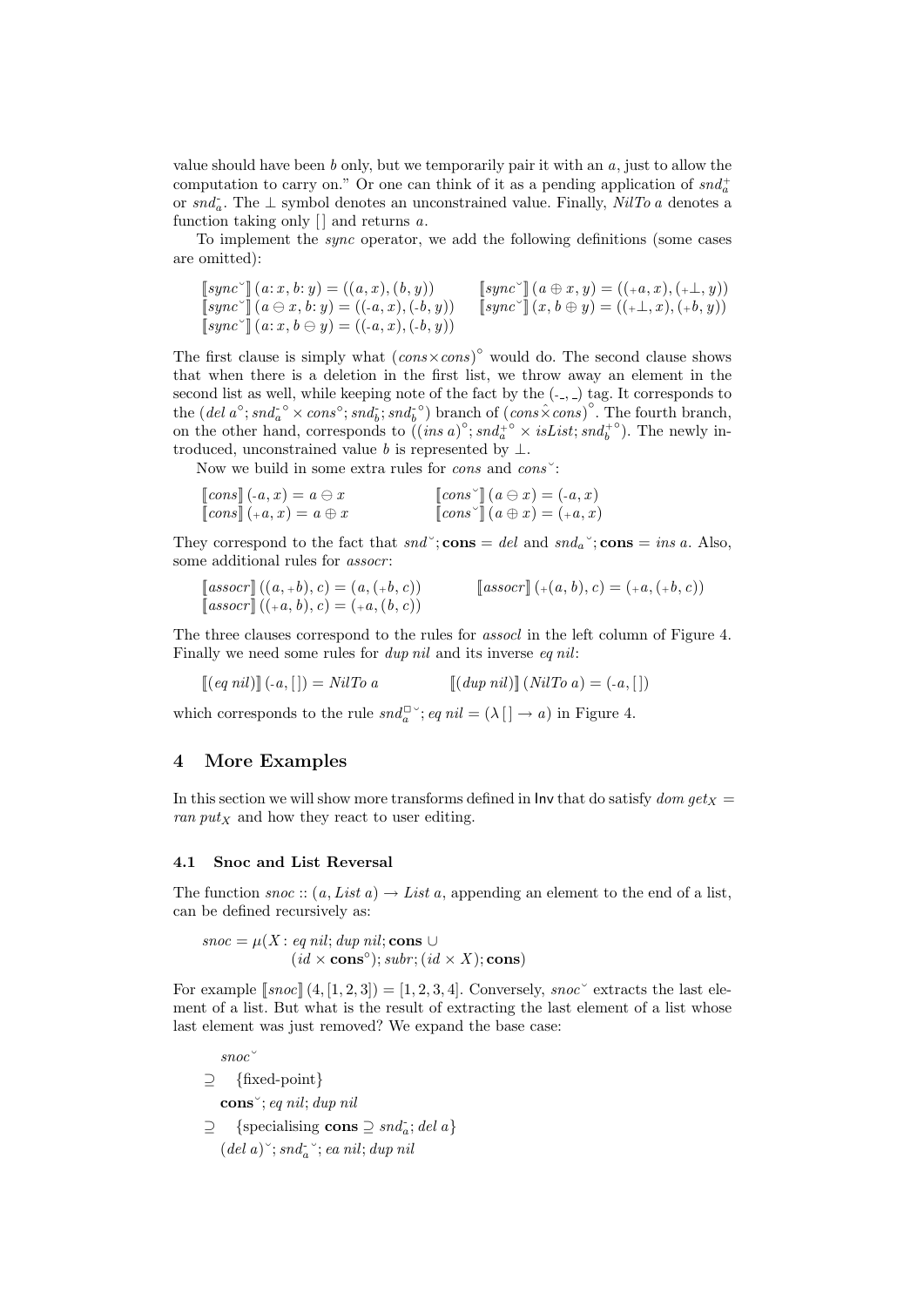$$
= \{\text{since } \operatorname{snd}_a^{\sim} \; \; : \; \text{eq} \; \text{nil} = (\lambda[] \to a)\}
$$
\n
$$
(\text{del } a)^{\sim} \; ; \; (\lambda[] \to a); \; \text{dup } \text{nil}
$$
\n
$$
= \{\text{since } \operatorname{snd}_a^{\sim} \; : \; \text{eq} \; \text{nil} = (\lambda[] \to a) \Rightarrow \operatorname{snd}_a^{\sim} = (\lambda[] \to a); \; \text{dup } \text{nil}\}
$$
\n
$$
(\text{del } a)^{\sim} \; ; \; \operatorname{snd}_a^{\sim}
$$

That is, for example, *eval snoc*<sup> $\check{ }$ </sup> (4 $\ominus$ []) = (-4, []). Inductively, we have *eval snoc*<sup> $\check{ }$ </sup> (1 :  $2:3:4 \ominus []) = (-4, 1:2:3:[])$ , which is reasonable enough: by extracting the last element of a list whose last element, 4, is missing, we get a pair whose first element should not have been there.

The ubiquitous fold function on lists can be defined by

fold f  $q = \mu(X : nil^{\sim}; q \cup \mathbf{cons}^{\sim}; (id \times X); f)$ 

The function reverse, reverting a list, can be defined in terms of fold as  $reverse =$ fold snoc nil. Unfolding its definition, we can perform the following refinement:

reverse˘

⊇ {unfolding the definitions}  $snoc$ <sup> $\cdot$ </sup>; (*id*  $\times$  *reverse* $\circ$ ); **cons** 

- $\supseteq$  {by the reasoning above,  $\mathit snoc \check{\supseteq} (\mathit del \ a)$ <sup>"</sup>;  $\mathit snd_a^{-\check{\circ}}$ }  $(\text{del } a)^{\sim}$ ;  $\text{sn}d_a^{\sim}$ ;  $(\text{id} \times \text{reverse}^{\sim})$ ; cons
- = {since  $(f \times g)$ ; snd<sub>f</sub><sub>a</sub> = snd<sub>a</sub>; g for total f}
	- $(\text{del } a)^{\sim}; \text{reverse}^{\sim}; \text{snd}^{\sim}_a; \text{cons}$
- $\supseteq$  {since **cons**  $\supseteq$  *snd<sub>a</sub>*; *del a* and *snd<sub>a</sub>*<sup>-</sup>; *snd<sub>a</sub>*</sub> = *id*}  $(\text{del } a)$ <sup>"</sup>; reverse<sup>"</sup>; del a

which shows that reverse $\check{\ }$  regenerates the  $\Theta$  tags (and, similiarly,  $\oplus$  tags) upon receipt of the "partial" pairs returned by *snoc*. For example, we have *eval reverse* (1 :  $2:3 \ominus 4:$   $| \cdot | = 4:3 \ominus 2:1:$  which is exactly what we want. A lesson is that to deal with lists, we have to first learn to deal with pairs.

### 4.2 Merging and Filtering

Recall the function merge defined in Section 2.3, merging two sorted lists into one, while marking the elements with labels remembering where they were from:

merge  $([1, 4, 7], [2, 5, 6]) = [L1, R2, L4, R5, R6, L7]$ 

Filtering is an often needed feature. For example, in a list of (*author, article*) pairs we may want to extract the articles by a chosen author. The Haskell Prelude function filter ::  $(a \rightarrow Bool) \rightarrow List \ a \rightarrow List \ a$ , returning only the elements in the list satisfying a given predicate, however, is not injective because it throws away some items. A common scenario of filtering is when we have a list of sorted items to filter. For example, the articles in the database may be sorted by the date of creation, and splitting the list retains the order. If we simplify the situation a bit further, it is exactly the converse of what merge does, if we think of  $L$  and  $R$  as true and false!

To make merge work with editing tags, we simply replace every occurrence of cons with cons, including the cons in  $(\cos \times \cos)$ . This time the latter shall not be replaced by sync because we certainly do not want to delete or invent elements in one list when the user edits the other! This merge does behave as what we would expect. For example, when an element is added to the split list:

 $merge (1:3 \oplus 4:7 : [[, [2, 5, 6]) = L1:R2:LS \oplus [L4, R5, R6, L7])$ 

the new element is inserted back to the original list as well.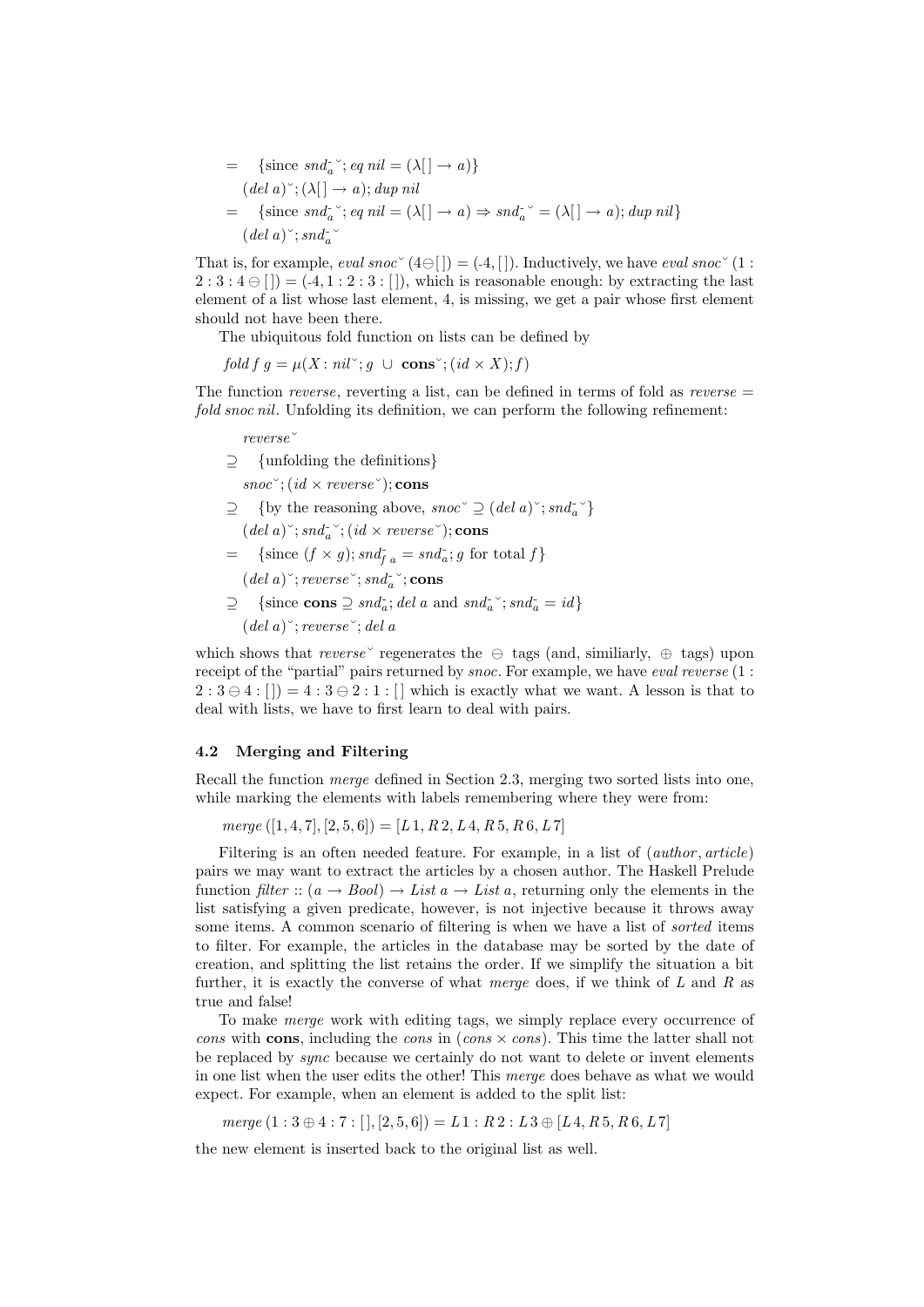## 5 Conclusion

Bi-directional updating, though an old problem[5, 7, 10, 14, 1], has recently attracted much interests, each took a slightly different approach according to their target application. We have developed a formalisation of bi-directional updating which is able to deal with duplication and structural changes like insertion and deletion. From a specification  $X$ , written as an injective function, we induce two functions  $get_X$  and  $put_X$  that satisfy the important get-put and put-get-put properties. To find out how  $put_X$  reacts to user editing, one can make use of algebraic reasoning, which also provides a hint how the formalisation can be implemented in an interpreter.

Our formalisation deals with duplication and structural changes at the cost of introducing editing tags, which is okay for our application — to integrate it to our structural editor in [15]. The complementary approach taken by [11], on the other hand, chooses not to use any information how the new view was constructed. Upon encountering inconsistency, the system generates several possible ways to resolve the inconsistency for the user to choose from. It would be interesting to see whether there is a general framework covering both approaches.

Another feature of our work is the use of an injective language, and various program derivation and inversion techniques. The injective language Inv has been introduced in [13], where it is also described how to automatically derive an injective variant for every non-injective program. So far we have a primitive implementation. For an efficient implementation, however, the techniques described in [9] based on parsing may be of help.

The history of point-free functional languages many be traced to Backus's FP [4], although our style in this paper is more influenced by [6]. Readers who tend to equate the use of point-free languages with being "not practical" should probably be apprised of the existence of a number of well-established libraries that adopt a point-free style, such as the XML processing library HaXml [16]. Furthermore, there is a tedious, uninteresting way of converting a certain class of pointwise functional programs into Inv. The class of programs is essentially the same as the source language in [9], that is, first-order functional programs with disjoint, linear patterns in case expressions.

#### Acknowledgements

The idea of using algebraic rules and program transformation to guide the processing of editing tags was proposed by Lambert Meertens during the first author's visit to Kestrel Institute, CA. The authors would like to thank Johan Jeuring for useful improvements to an earlier draft of this paper, and the members of the Programmable Structured Document in Information Processing Lab, Tokyo University for valuable discussions. This research is partly supported by the e-Society Infrastructure Project of the Ministry of Education, Culture, Sports, Science and Technology, Japan.

## References

- 1. S. Abiteboul. On views and XML. In Proceedings of the 18th ACM SIGPLAN-SIGACT-SIGART Symposium on Principles of Database Systems, pages 1–9. ACM Press, 1999.
- 2. S. M. Abramov and R. Glück. The universal resolving algorithm and its correctness: inverse computation in a functional language. Science of Computer Programming, 43:193–299, May-June 2002.
- 3. Altova Co. Xmlspy. http://www.xmlspy.com/products ide.html.